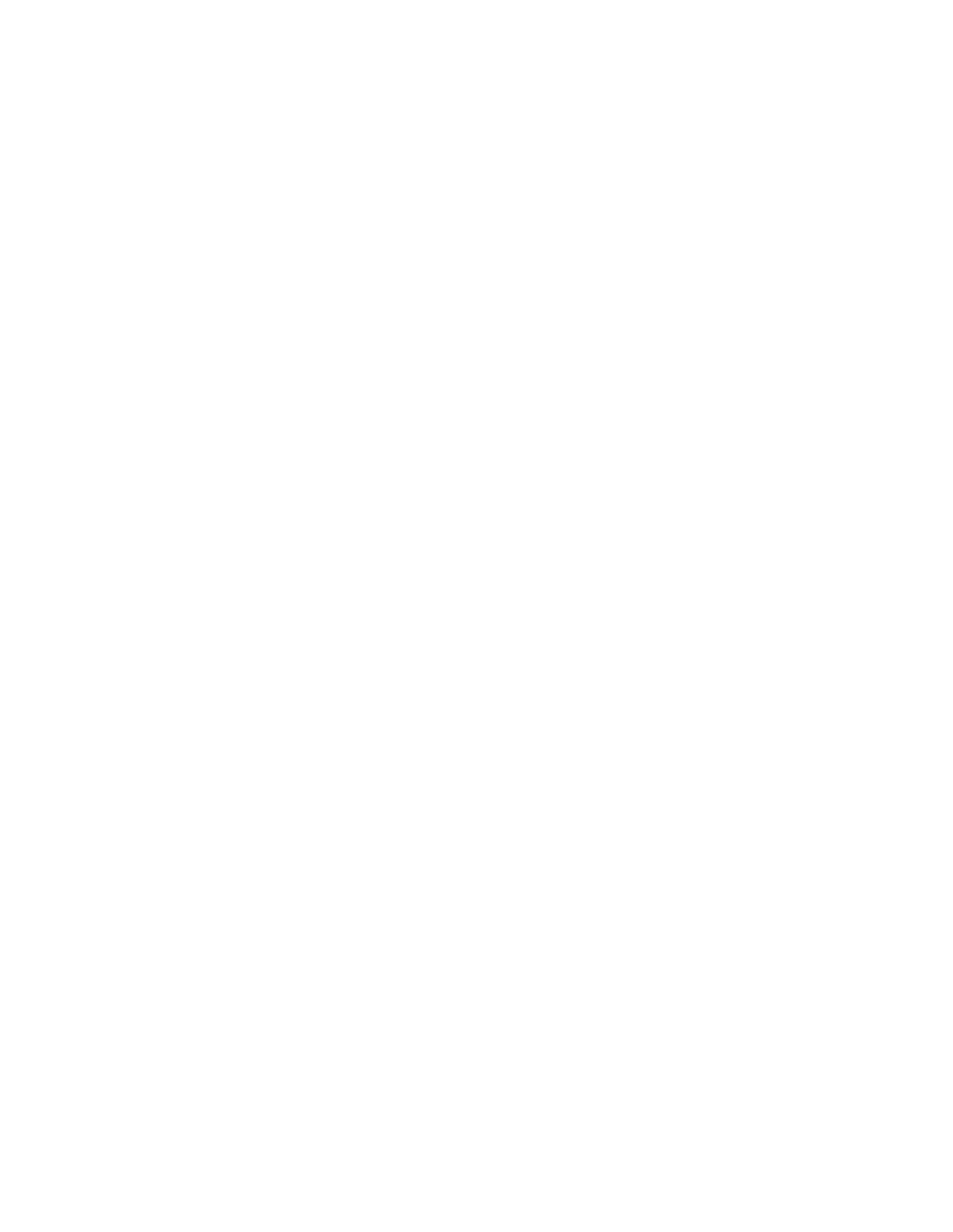# **2021 Michigan Child Support Formula Manual**

**Effective: January 1, 2021**

Friend of the Court Bureau State Court Administrative Office Michigan Hall of Justice P.O. Box 30048 Lansing, MI 48909

<http://courts.mi.gov/mcsf>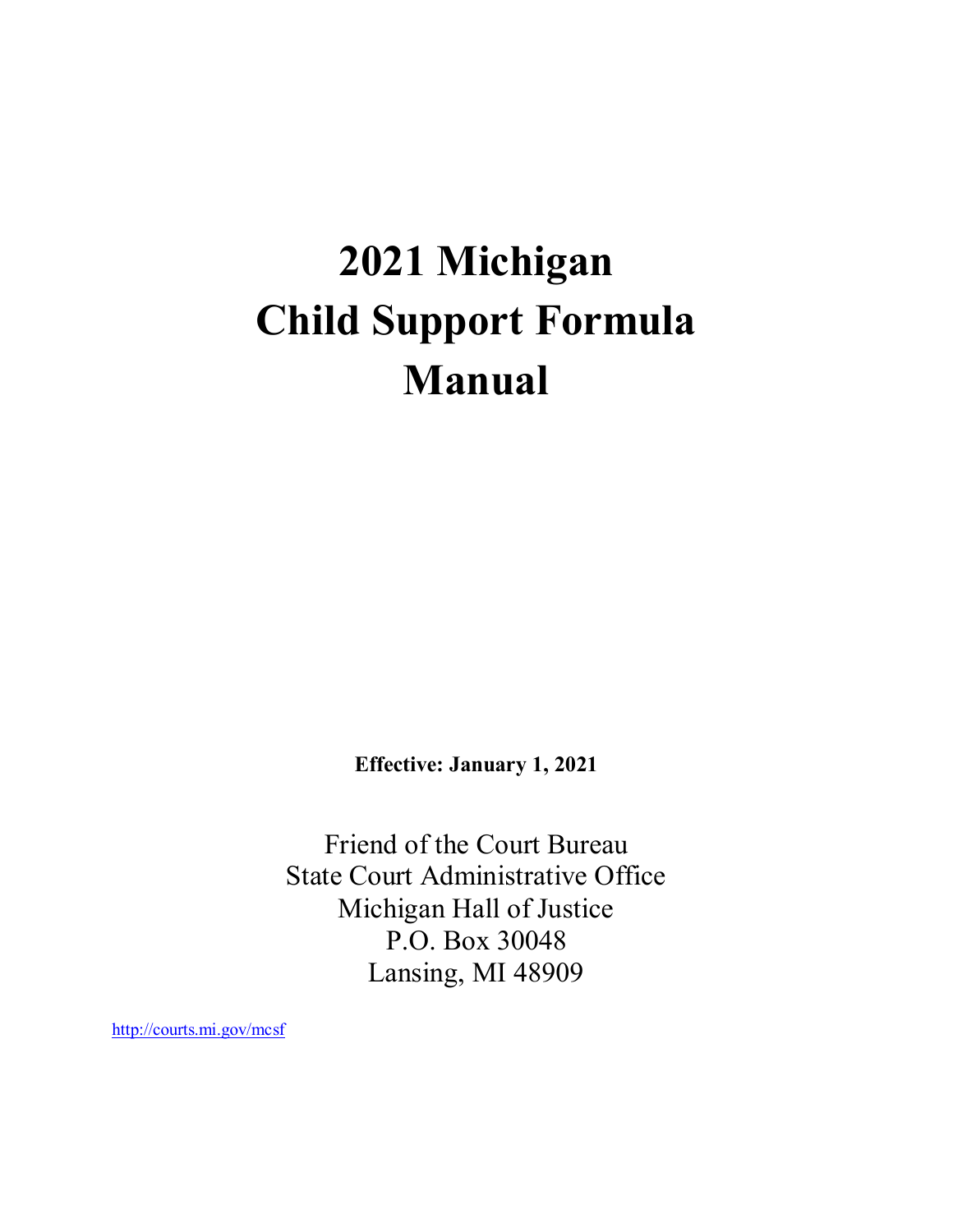# **Table of Contents**

| 1.   |  |  |  |  |
|------|--|--|--|--|
| 1.01 |  |  |  |  |
| 1.02 |  |  |  |  |
| 1.03 |  |  |  |  |
| 1.04 |  |  |  |  |
| 2.   |  |  |  |  |
| 2.01 |  |  |  |  |
| 2.02 |  |  |  |  |
| 2.03 |  |  |  |  |
| 2.04 |  |  |  |  |
| 2.05 |  |  |  |  |
| 2.06 |  |  |  |  |
| 2.07 |  |  |  |  |
| 2.08 |  |  |  |  |
| 2.09 |  |  |  |  |
| 3.   |  |  |  |  |
|      |  |  |  |  |
| 3.01 |  |  |  |  |
| 3.02 |  |  |  |  |
| 3.03 |  |  |  |  |
| 3.04 |  |  |  |  |
| 3.05 |  |  |  |  |
| 3.06 |  |  |  |  |
| 3.07 |  |  |  |  |
| 4.   |  |  |  |  |
| 4.01 |  |  |  |  |
| 4.02 |  |  |  |  |
| 4.03 |  |  |  |  |
| 4.04 |  |  |  |  |
| 4.05 |  |  |  |  |
| 4.06 |  |  |  |  |
| 5.   |  |  |  |  |
| 5.01 |  |  |  |  |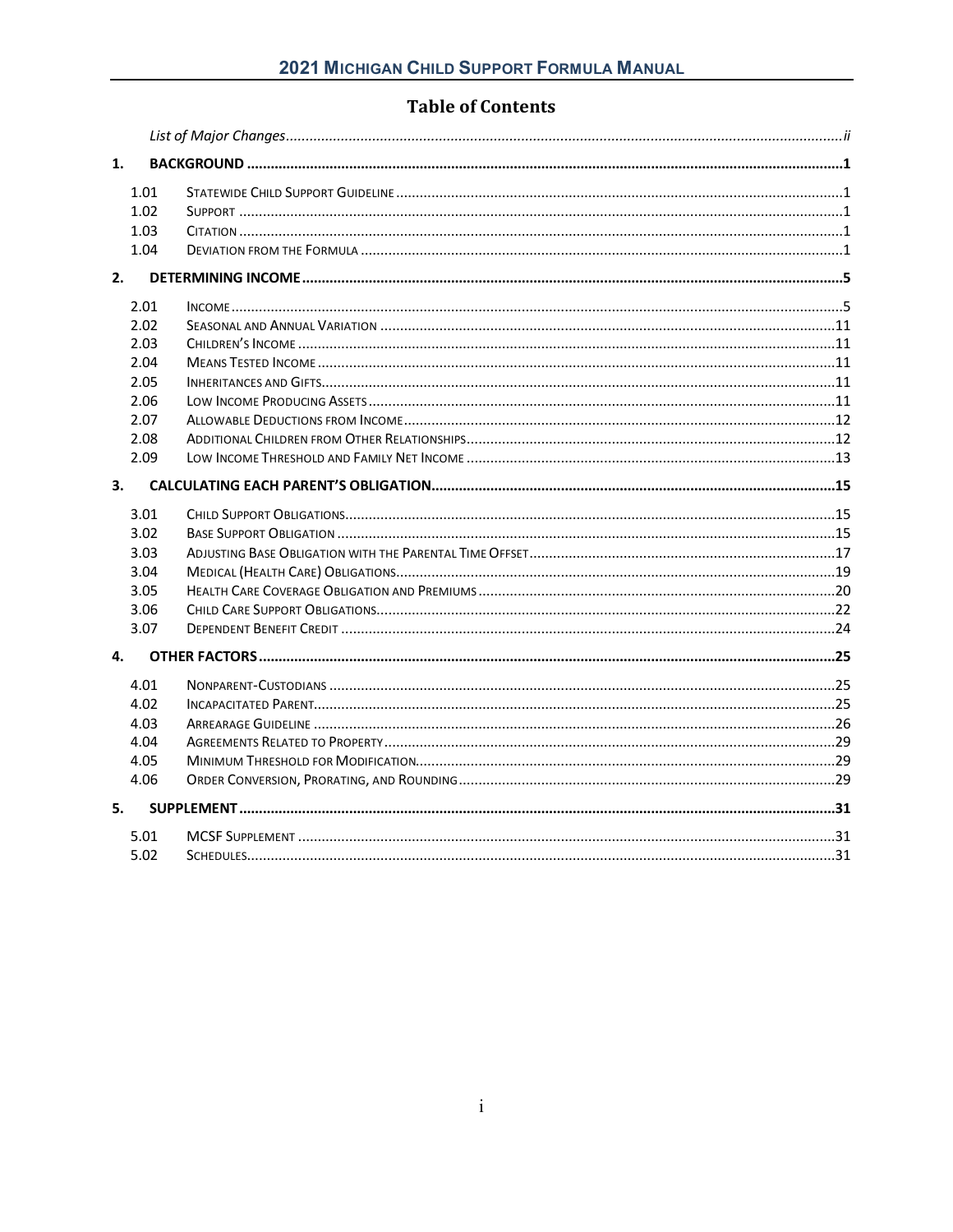<span id="page-4-0"></span>

| <b>MCSF</b> Section | Change                                                                                                               |  |  |
|---------------------|----------------------------------------------------------------------------------------------------------------------|--|--|
| 1.04(E)             | Deleted incarceration deviation reason due to addition of incapacitation section.                                    |  |  |
| 1.04(E)             | Increased administrative cost deviation threshold to \$20.                                                           |  |  |
| 2.01(C)(6)          | Clarified handling of capital gains.                                                                                 |  |  |
| 2.01(E)(4)(e)       | Clarified use of straightline depreciation.                                                                          |  |  |
| 2.01(G)             | Updated potential income language to include new federal regulation requirements, and<br>to follow existing caselaw. |  |  |
| 2.01(I), (J), (K)   | Clarified handling of dependent benefits.                                                                            |  |  |
| 2.07(A)             | Updated Alimony/Spousal Support for Tax Cuts and Jobs Act changes.                                                   |  |  |
| 2.08                | Increased adjustment for Additional Children.                                                                        |  |  |
| 3.03(B)             | Clarified parental time offset does not apply to nonparent custodian calculations.                                   |  |  |
| 3.04                | Added two new exceptions when a court may permit handling all medical expenses as<br>"additional medical expenses."  |  |  |
| 3.05                | Updated Health Care Coverage for statutory changes.                                                                  |  |  |
| 3.05                | Clarified Dependent Benefit Credit limited to benefits counted as payer income.                                      |  |  |
| 4.01(D)             | Clarified parental time offset does not apply to nonparent custodian calculations.                                   |  |  |
| 4.02                | Added new Incapacitated Parent section.                                                                              |  |  |
| <b>Supplement</b>   | Update tables and schedules for economic changes.                                                                    |  |  |
| $S-3.01$            | Added incapacitated parent as a substantial change warranting a support review.                                      |  |  |
| $S-3.02$            | Updated section on determining which parent should be ordered to maintain coverage.                                  |  |  |
| $S-3.04$            | Added new Adjusting Incapacitated Parerents' Obligations section.                                                    |  |  |
| $S-3.05$            | Added new Crediting Government Insurance Program Dependent Benefits section.                                         |  |  |

# **List of Major Changes**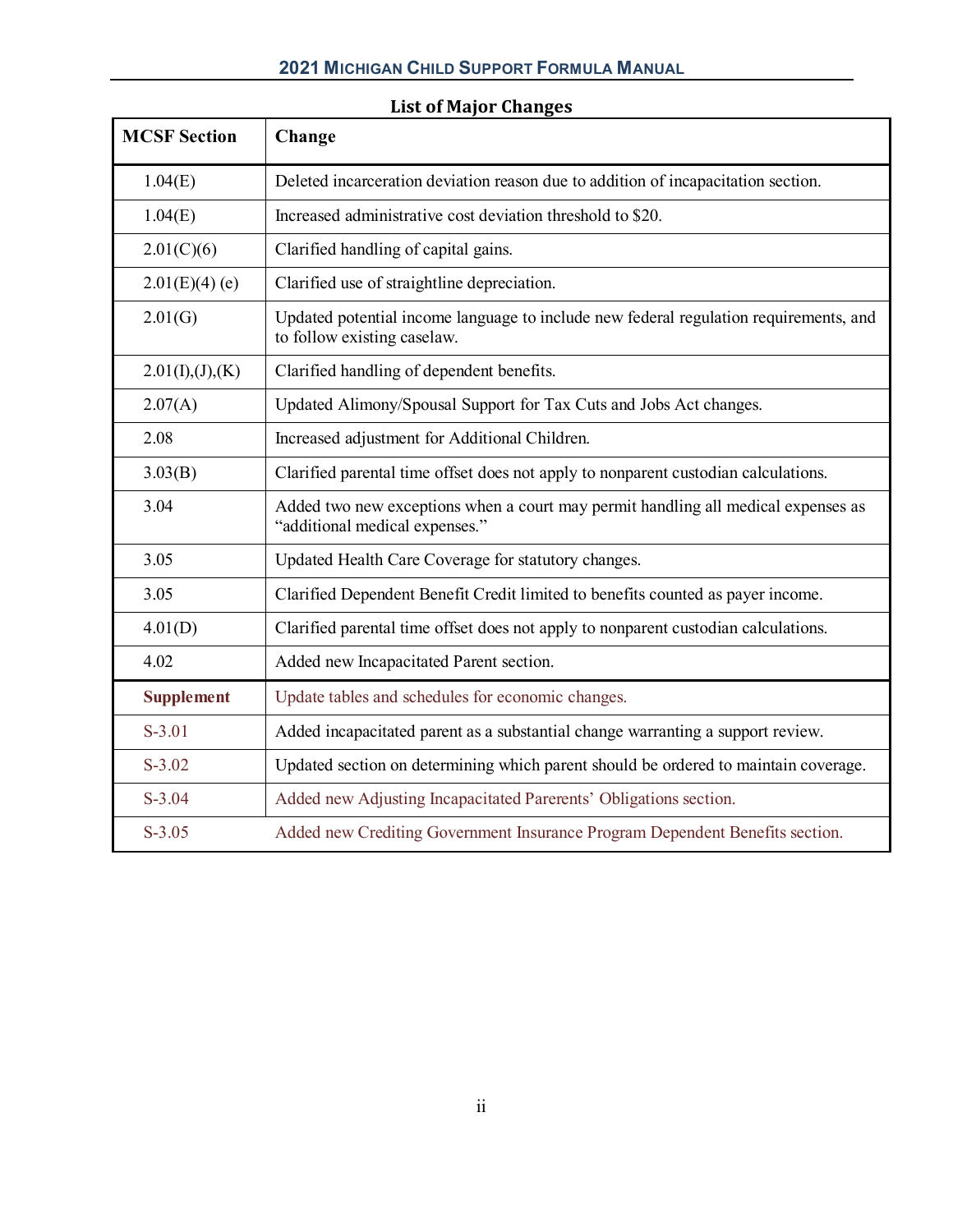# <span id="page-5-0"></span>**1. BACKGROUND**

#### <span id="page-5-1"></span>**1.01 Statewide Child Support Guideline**

- 1.01(A) Michigan's child support guideline (also known as the "formula") consists of this manual and its most current supplement.
- 1.01(B) Except as otherwise permitted by [MCL 552.605,](http://legislature.mi.gov/doc.aspx?mcl-552-605) courts must order child support in the amount determined by applying this formula. Unless rebutted by facts in a specific case, the law presumes that this formula (or "guideline") sets appropriate levels of support.
- 1.01(C) The periodically updated supplement to this manual contains the most current economic figures and materials related to the formula.
- 1.01(D) To verify that you have the most current materials, or to find additional guidance on using this manual, please check the Michigan Child Support Formula's official website at <http://courts.mi.gov/mcsf> .

#### <span id="page-5-2"></span>**1.02 Support**

- 1.02(A) A child support obligation includes payment for the general care and needs of a child (base support calculated in  $\S 3.02 - \S 3.03$ ), medical support ( $\S 3.04 - \S 3.05$ ), and child care expenses ([§3.06\)](#page-26-0).
- 1.02(B) Support amounts should be rounded to the nearest whole dollar.
- 1.02(C) To avoid recalculating support each time the number of children for whom support is paid changes, support provisions for multiple children must include tiered amounts for fewer children. When a support order is for several children, unless it specifies an amount for a particular child, each child's share of the support obligation is that child's per capita share of the ordered amount.
- 1.02(D) The formula establishes the support obligations for both parents:
	- (1) A paying parent's contribution for a child's expenses will be established in a support order.
	- (2) A recipient-parent is presumed to contribute directly to a child's support.

#### <span id="page-5-3"></span>**1.03 Citation**

- 1.03(A) References to this manual should include the manual year cited, and the specific provision being referenced. The manual's title may be abbreviated as "MCSF." For example, this subsection could be cited as "2021 MCSF 1.03(A)."
- 1.03(B) References to material contained in the supplement to this manual should specify the year of the supplement cited and the provision being referenced. The supplement may be abbreviated as "MCSF-S."

#### <span id="page-5-4"></span>**1.04 Deviation from the Formula**

1.04(A) When applying the formula would lead to an unjust or inappropriate result, the court may exercise its discretion, and, on a case-by-case basis, deviate from the formula and determine a more appropriate support amount. Deviations cannot be based solely on disagreement with the policies embodied in the formula.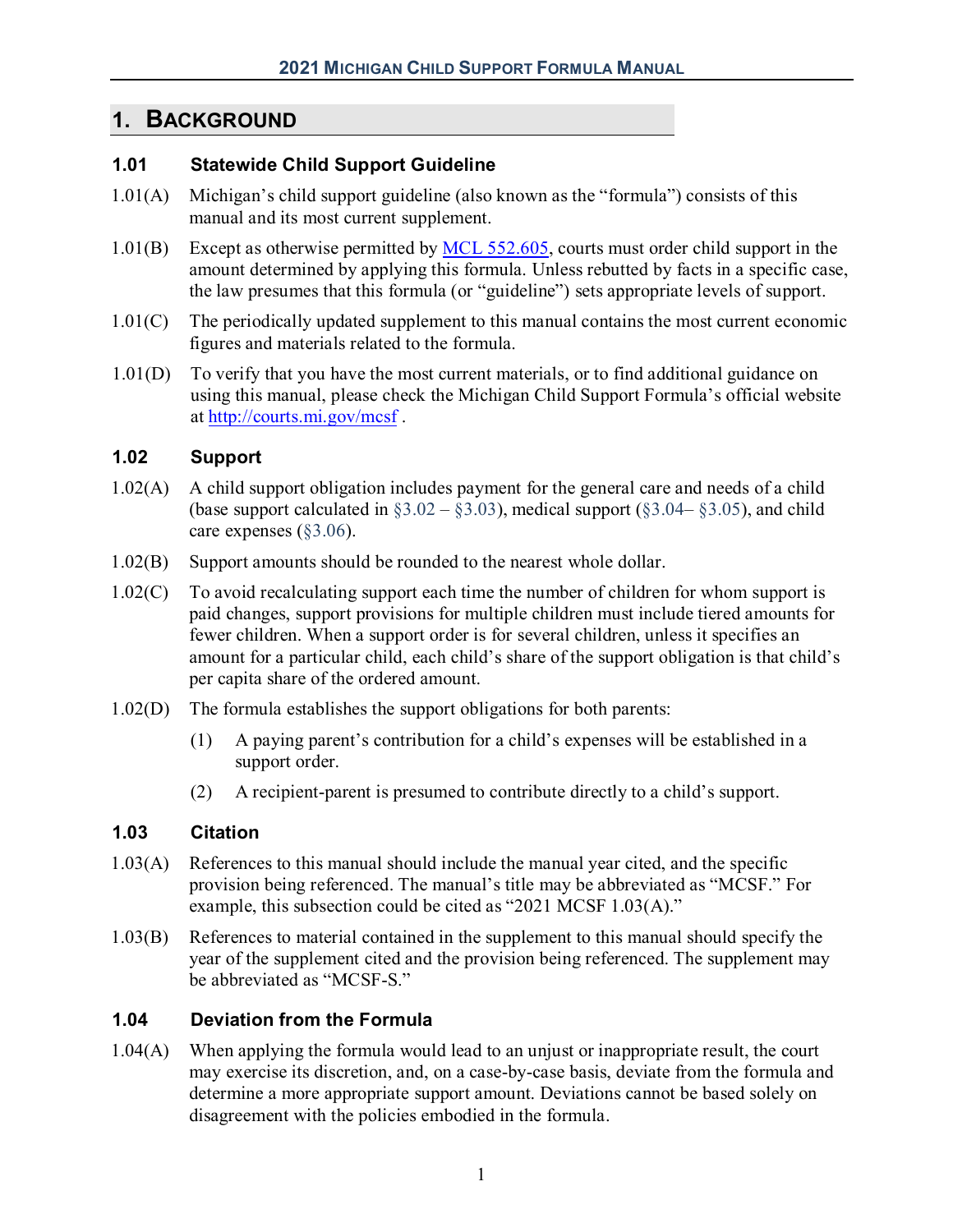- See: [MCL 552.605,](http://legislature.mi.gov/doc.aspx?mcl-552-605) *Ghidotti v Barber,* 459 Mich 189 (1998), and *Burba v Burba,* 461 Mich 637 (2000).
- 1.04(B) When a court decides to deviate, it should still follow the formula except for the provisions that create an unjust or inappropriate result in that case.
	- (1) When entering an order that deviates from the child support formula, the court must record (a) its reasons for finding that the formula would produce an unjust or inappropriate result, as well as (b) the information required by [MCL 552.605\(2\).](http://legislature.mi.gov/doc.aspx?mcl-552-605) *Burba v Burba*, 461 Mich 637, 644-45 (2000).
	- (2) Friend of the court recommendations that deviate from the formula must comply with the requirements in MCL  $552.505(1)$ (h).
- 1.04(C) Agreements to Deviate

[MCL 552.605\(3\)](http://legislature.mi.gov/doc.aspx?mcl-552-605) permits the court to enter orders that deviate from the formula based on an agreement of the parties, so long as the court also satisfies all the requirements of [MCL 552.605\(2\).](http://legislature.mi.gov/doc.aspx?mcl-552-605)

- 1.04(D) In exercising its discretion to deviate, the court may consider any factor that it determines is relevant.
- 1.04(E) Deviation Factors

Strict application of the formula may produce an unjust or inappropriate result in a case when any of the following situations occur:

- (1) The child has special needs.
- (2) The child has extraordinary educational expenses.
- (3) A parent is a minor.
- (4) The child's residence income is below the threshold to qualify for public assistance, and at least one parent has sufficient income to pay additional support that will raise the child's standard of living above the public assistance threshold.
- (5) A parent has a reduction in the income available to support a child due to extraordinary levels of jointly accumulated debt.
- (6) The court awards property in lieu of support for the benefit of the child  $(\S 4.04)$ .
- (7) A parent has incurred, or is likely to incur, extraordinary medical expenses for either that parent or a dependent.
- (8) A parent receives bonus income in varying amounts or at irregular intervals.
- (9) Someone other than the parent can supply reasonable and appropriate health care coverage.
- (10) A parent provides substantially all the support for a stepchild, and the stepchild's parents earn no income and are unable to earn income.
- (11) A child earns an extraordinary income.
- (12) The court orders a parent to pay taxes, mortgage installments, home insurance premiums, telephone or utility bills, etc., before entry of a final judgment or order.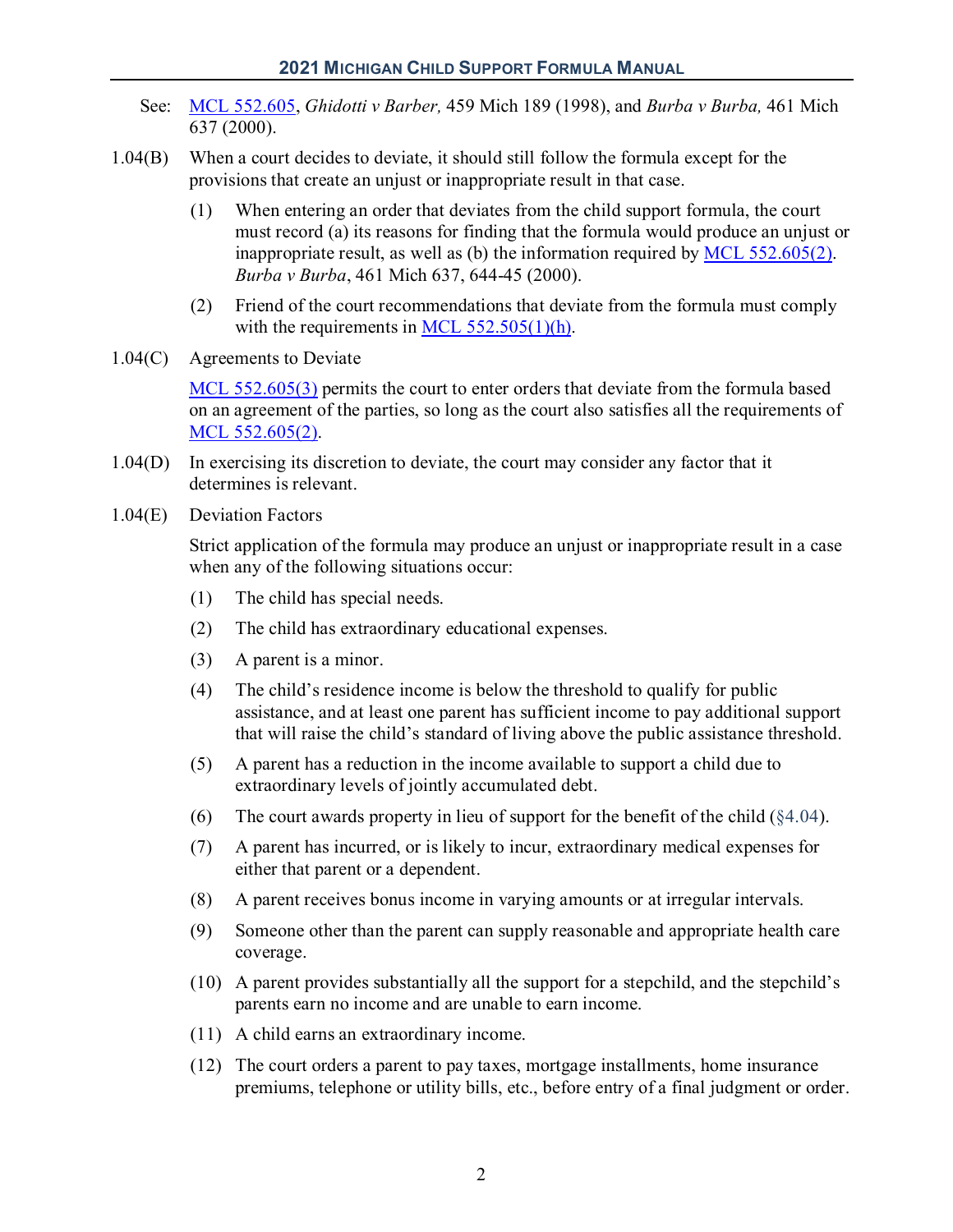- (13) A parent must pay significant amounts of restitution, fines, fees, or costs associated with that parent's conviction or incarceration for a crime other than those related to failing to support children, or a crime against a child in the current case or that child's sibling, other parent, or custodian.
- (14) A parent makes payments to a bankruptcy plan or has debt discharged, when either significantly impacts the monies that parent has available to pay support.
- (15) A parent provides a substantial amount of a child's day-time care and directly contributes toward a significantly greater share of the child's costs than those reflected by the overnights used to calculate the offset for parental time.
- <span id="page-7-0"></span>(16) A child in the custody of a nonparent-recipient spends a significant number of overnights with the payer that causes a significant savings in the nonparentcustodian's expenses.
- (17) The court ordered nonmodifiable spousal support paid between the parents before October 2004.
- (18) When a parent's share of net child care expenses exceeds 50 percent of that parent's base support obligation calculated under [§3.02](#page-19-2) before applying the parental time offset.
- (19) When the amount calculated does not exceed \$20, and the administrative cost to enforce and process payments outweighs the benefit of the minimal amounts.
- (20) Any other factor the court deems relevant to the best interests of a child.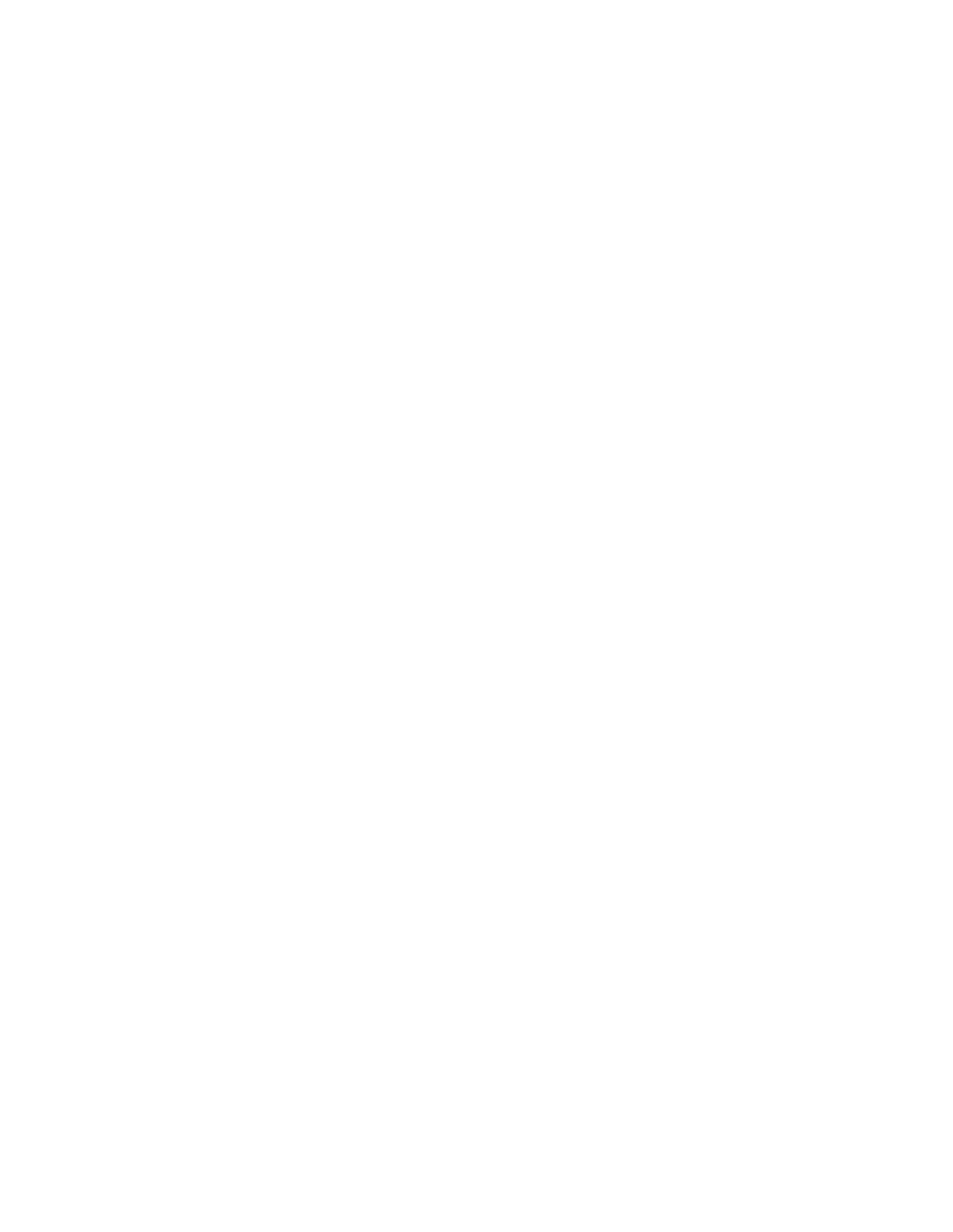# <span id="page-9-0"></span>**2. DETERMINING INCOME**

The first step in figuring each parent's support obligation is to determine both parents' individual incomes.

#### <span id="page-9-1"></span>**2.01 Income**

- $2.01(A)$  The term "net income" means all income minus the deductions and adjustments permitted by this manual. A parent's "net income" used to calculate support will not be the same as that person's take home pay, net taxable income, or similar terms that describe income for other purposes.
- 2.01(B) The objective of determining net income is to establish, as accurately as possible, how much money a parent should have available for support. All relevant aspects of a parent's financial status are open for consideration when determining support.
- <span id="page-9-2"></span> $2.01(C)$  Income includes, but is not limited to, the following:
	- (1) Wages, overtime pay, commissions, bonuses, or other monies from all employers or as a result of any employment (usually, as reported in the Medicare, wages, and tips section of the parent's W-2).
	- (2) Earnings generated from a business, partnership, contract, self-employment, or other similar arrangement, or from rentals. [§2.01\(E\).](#page-10-0)
		- (a) Income (or losses) from a corporation should be carefully examined to determine the extent to which they were historically passed on to the parent or used merely as a tax strategy.
	- (3) Distributed profits or payments from profit-sharing, a pension or retirement, an insurance contract, an annuity, trust fund, deferred compensation, retirement account, social security, unemployment compensation, supplemental unemployment benefits, disability insurance or benefits, or worker's compensation.
		- (a) Consider insurance or other similar payments received as compensation for lost earnings, but do not count payments that compensate for actual medical bills or for property loss or damage.
		- (b) If a retired parent receives payments from an IRA, defined contribution, or deferred compensation plan, income does not include contributions to that account that were previously considered as the parent's income used to calculate an earlier child support obligation for a child in this case.
	- (4) Military specialty pay, allowance for quarters and rations, housing, veterans' administration benefits, G.I. benefits (other than education allotment), or drill pay.
		- (a) If the servicemember receives housing pay and supports another home (i.e. second residence), housing pay is not considered income to the individual.
	- (5) Tips, gratuities, royalties, interest, dividends, fees, or gambling or lottery winnings to the extent that they represent regular income or may be used to generate regular income.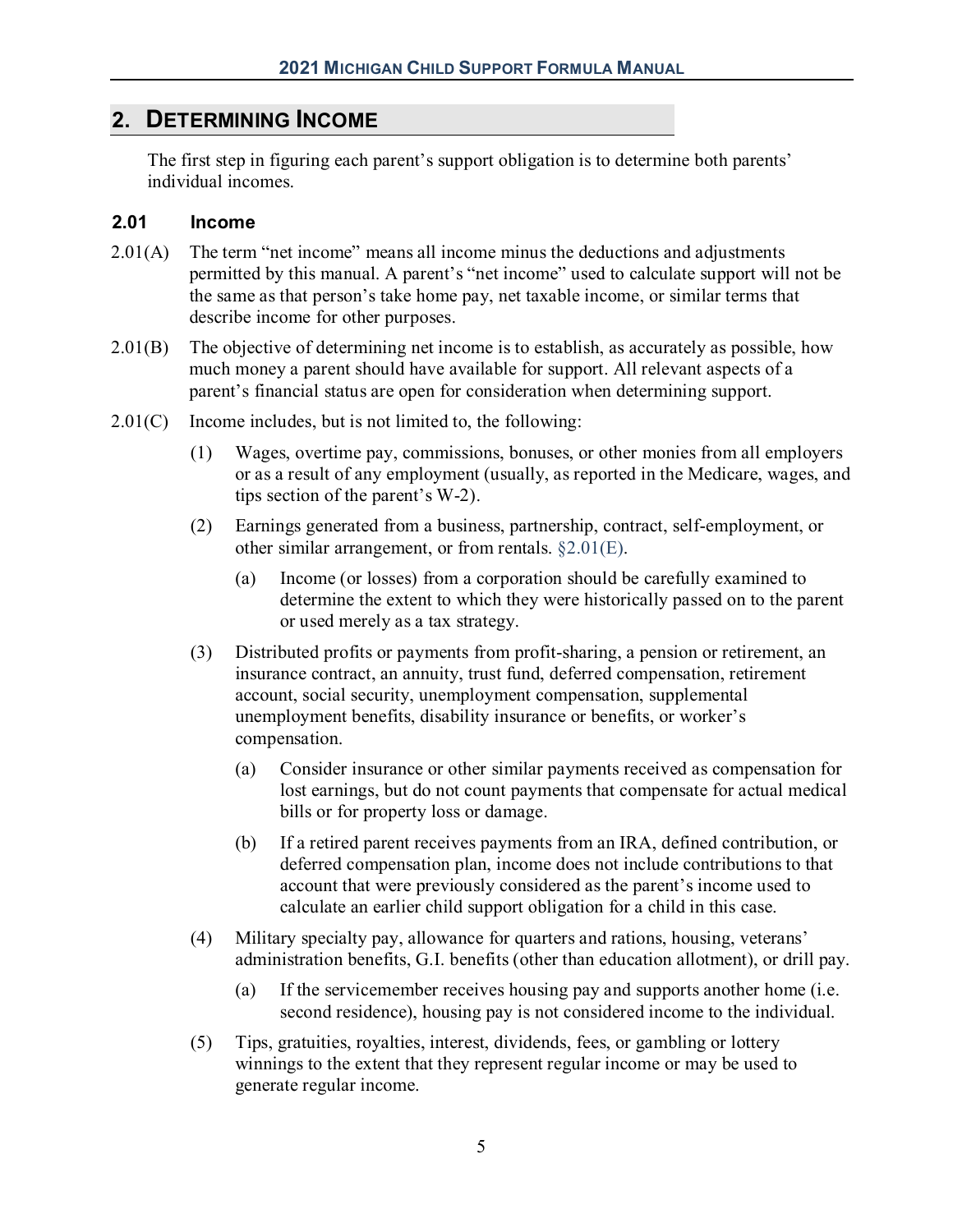- (6) Net capital gains are included as income. When attributable to a single event or year, or when cash may not be immediately available to the parent, consider them to the extent they can be used to represent income over several years. To the extent that a party proves that a portion of the capital gain was considered in the property division of the judgment of divorce between the parties, that portion should not be included as income.
- (7) The standard (basic needs) portion of adoption subsidies for children in the case under consideration (do not consider the medical needs and intensive rate portion of the subsidy, nor the family support subsidy as income).
- (8) Any money or income due or owed by another individual, source of income, government, or other legal entity. Income considered should usually meet the statutory definition found at [MCL 552.602\(o\).](http://legislature.mi.gov/doc.aspx?mcl-552-602)
- <span id="page-10-1"></span> $2.01(D)$  Income also includes the market value of perquisites (perks) received as goods, services, or other noncash benefit for which the parent did not pay, if they reduce personal expenses, and have significant value or are received regularly.
	- (1) Common forms of perquisites (perks) or goods and services received in-kind include, but are not limited to: housing, meals, or room and board, personal use of a company business vehicle or mileage reimbursement, including use between home and primary worksite, and other goods or services.
	- (2) Perquisites (perks) do not include money paid by an employer for benefits like tuition reimbursement, educational cost reimbursement, uniforms, and health savings account (HSA) contributions.
- <span id="page-10-0"></span>2.01(E) Self-Employed Individuals, Business Owners, Executives, and Others
	- (1) Difficulty in determining income for self-employed individuals, business owners, and others occurs for several reasons.
		- (a) These individuals often have types of income and expenses not frequently encountered when determining income for most people.
		- (b) Taxation rules, business records, and forms associated with business ownership and self-employment differ from those that apply to individuals employed by others. Common business documents reflect policies unrelated to an obligation to support one's child.
		- (c) Due to the control that business owners or executives exercise over the form and manner of their compensation, a parent, or a parent with the cooperation of a business owner or executive, may be able to arrange compensation to reduce the amount visible to others looking for common forms of income.
	- (2) In order to determine the monies that a parent has available for support, it may be necessary to examine business tax returns, balance sheets, accounting or banking records, and other business documents to identify any additional monies a parent has available for support that were not included as personal income.
	- (3) Whether organized informally, or as a corporation, a partnership, a sole proprietorship, or any other arrangement, these considerations apply to all forms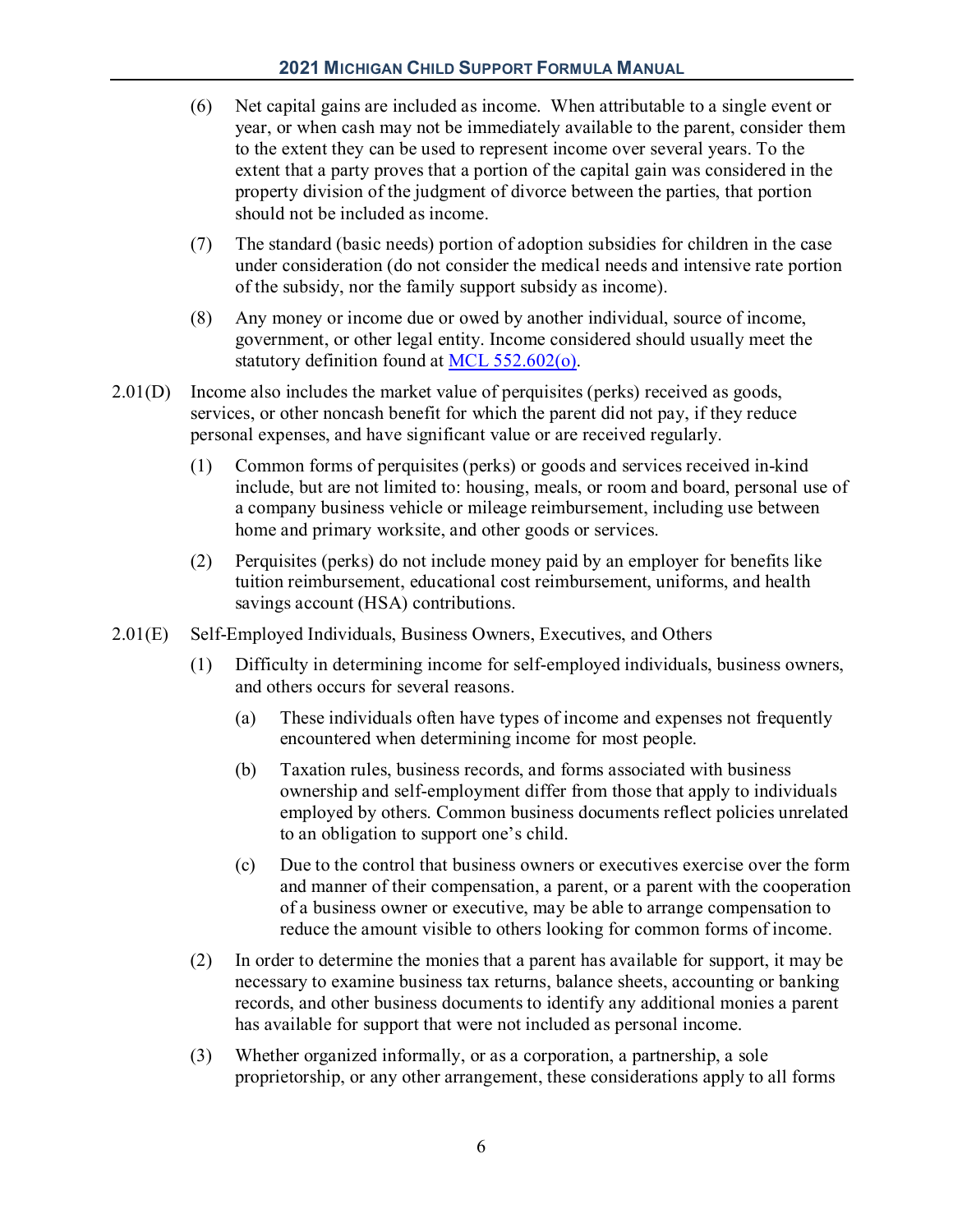of self-employment and business ownership, as well as to business executives and others who may receive similar forms of compensation.

- (4) For purposes of this subsection, income includes amounts that were not otherwise included as income elsewhere in this chapter. Pay special attention to the following forms of compensation:
	- (a) Distributed profits, profit sharing, officers' fees and other compensation, management or consulting fees, commissions, and bonuses.
	- (b) In-kind income or perquisites  $(\S 2.01(D))$ , gifts, free admission to entertainment, or personal use of business property. (Determine the value based on a fair market price, i.e., the price a person not affiliated with the business would pay).
	- (c) Redirected income, or amounts treated by the business or company as if the redirected amounts were something other than the parent's income. Amounts include, but are not limited to:
		- (i) Personal loans. Presume personal loans from a business are in fact redirected income, unless all the following are true: (1) the parent signed a contract or promissory note outlining the terms of the loan, (2) the business maintains records showing the loan owed as a receivable, (3) the parent makes installment payments and the present loan is paid current, and (4) the interest earned and repayment rate appear to be a reasonable business practice. Unless the presumption is overcome, a parent's income includes the difference between the amount the parent repays and a repayment amount for a similar commercially available unsecured personal loan.
		- (ii) Payments made to friends or relatives of the parent. If the business cannot demonstrate that the payments are equivalent to a fair market value payment for the work or services the friend or relative actually performs, include any amount that exceeds the fair market value as the parent's income.
	- (d) Reduced or deferred income. Because a parent's compensation can be rearranged to hide income, determine whether unnecessary reductions in salaries, fees, or distributed profits have occurred by comparing amounts and rates to historical patterns.
		- (i) Unless the business can demonstrate legitimate reasons for a substantial reduction in the percentage of distributed profits, use a three-year average to determine the amount to include as a parent's income.
		- (ii) Unless a business can demonstrate legitimate reasons for reductions (as a percentage of gross business income) in salaries, bonuses, management fees, or other amounts paid to a parent, use a three-year average to determine the amount to include as a parent's income.
	- (e) Deductions for Tax Purposes. For a variety of historical and policy reasons, the government allows considerable deductions for business-related expenses before taxes are calculated. Those same considerations are not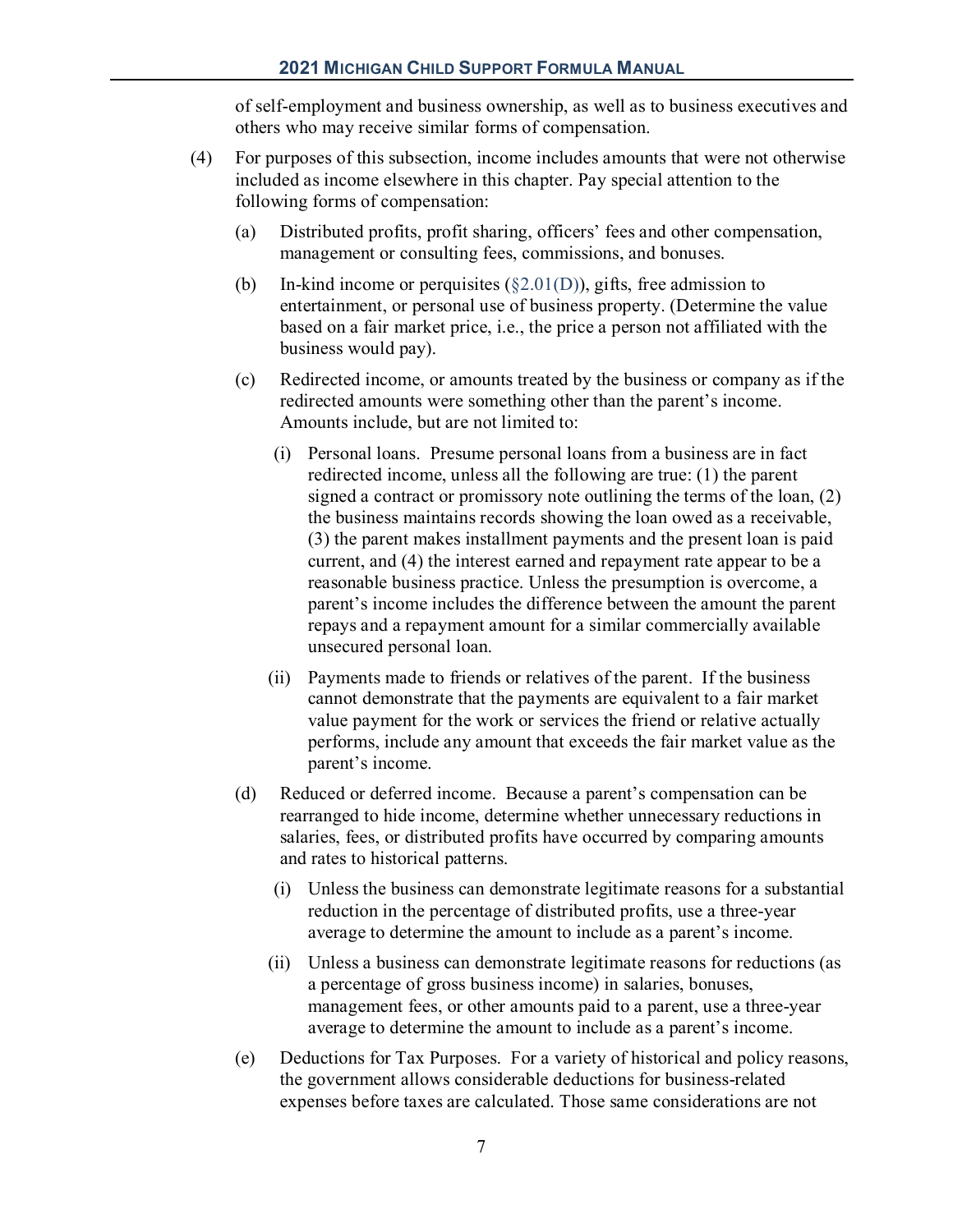always relevant to monies a parent should have available for child support. Therefore, some deductions should be added back into a parent's income for purposes of determining child support, including:

- (i) Rent paid by the business to the parent, if it is not counted as income on that parent's personal tax return.
- (ii) Real estate depreciation should always be added back into a parent's income when calculating support.
- (iii) Depreciation on home offices and personal vehicles should be added back into a parent's income. Accelerated depreciation should be added back into a parent's income except that any parent who uses accelerated depreciation may deduct the value of the straight-line depreciation amount if the parent proves what the straightline amounts would have been.
- (iv) Home office expenses, including rent, hazard insurance, utilities, repairs, and maintenance.
- (v) Entertainment expenses spent by the parent. Legitimate expenses for customer's entertainment are allowable as deductions.
- (vi) Travel expense reimbursements, except where such expenses are inherent in the nature of the business or occupation (e.g., a traveling salesperson), and do not exceed the standard rates allowed by the state of Michigan for employee travel.
- (vii) Personal automobile repair and maintenance expenses.
- 2.01(F) Alimony and Spousal Support
	- (1) Income includes alimony/spousal support paid by someone who is not the other parent in the case under consideration.
	- (2) Alimony/spousal support paid between the parents in the case under consideration does not get deducted from its payer's income.
- 2.01(G) Potential Income

When a parent is voluntarily unemployed or underemployed, or has an unexercised ability to earn, income includes the potential income that parent could earn, subject to that parent's actual ability. Generally, do not consider incarceration as voluntary unemployment.

- (1) The amount of potential income imputed should be sufficient to bring that parent's income up to the level it would have been if the parent had not reduced or waived income.
	- (a) The amount of potential income imputed (1) should not exceed the level it would have been if there was no reduction in income, (2) not be based on more than a 40 hour work week, and (3) not include potential overtime or shift premiums.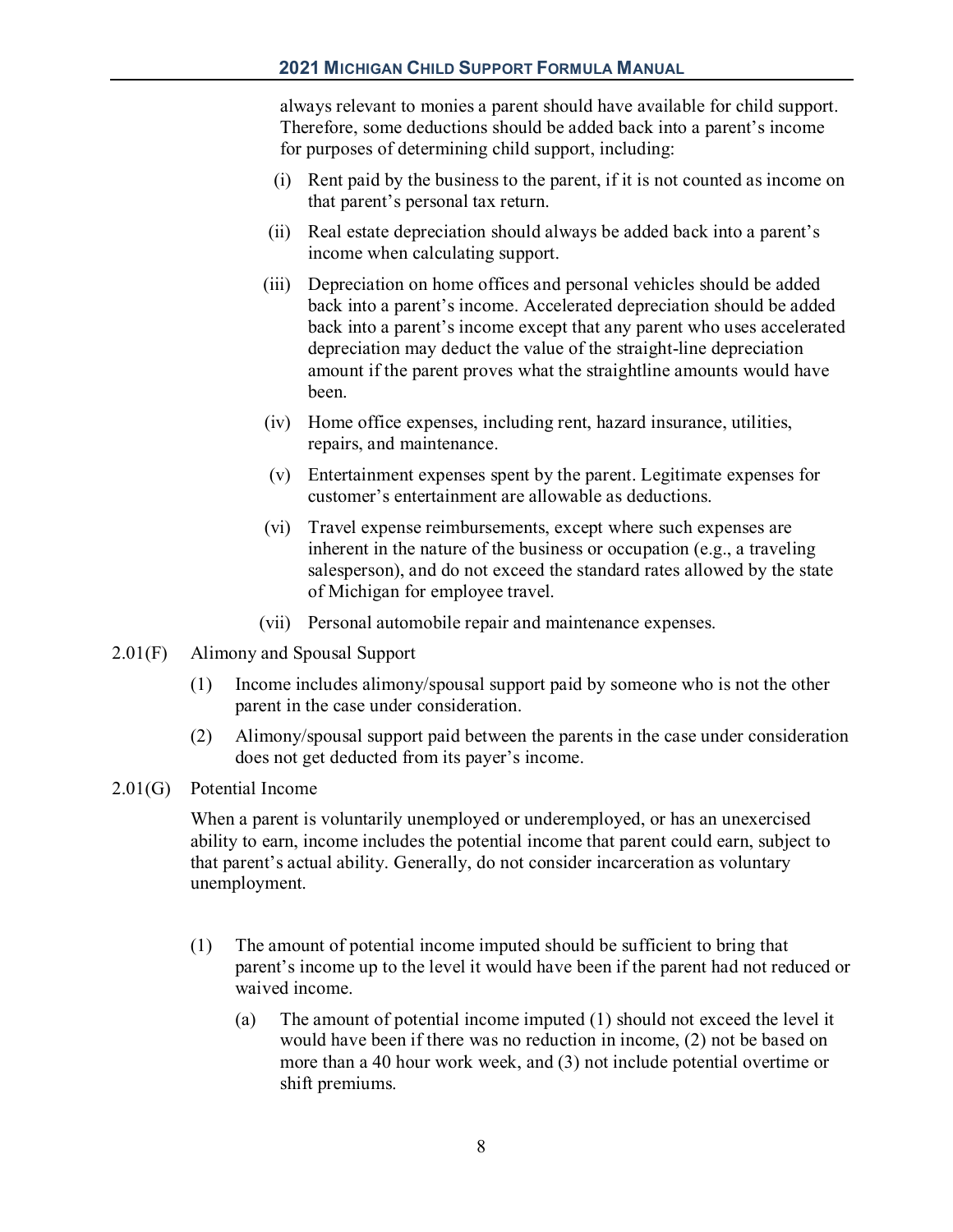- (b) Imputation is not appropriate where an individual is employed full time (35 hours per week or more, but has chosen to cease working additional hours (such as leaving a second job or refusing overtime). Actual earnings for overtime, second job, and shift premiums are considered income.  $§2.01(C)(1).$
- <span id="page-13-0"></span>(2) Use relevant factors both to determine whether the parent in question has an actual ability to earn and a reasonable likelihood of earning the potential income. To figure the amount of potential income that parent could earn, consider the following when imputing an income:
	- (a) Prior employment experience and history, including earnings history, and reasons for any termination or changes in employment.
	- (b) Educational level, literacy, and any special skills or training.
	- (c) Physical and mental disabilities that may affect a parent's ability to work, or to obtain or maintain gainful employment.
	- (d) Availability for work (exclude periods when a parent could not work or seek work, e.g., hospitalization, incarceration, debilitating illness, etc.).
	- (e) Availability of opportunities to work in the local geographical area.
	- (f) The prevailing wage rates and number of hours of available work in the local geographical area.
	- (g) Diligence exercised in seeking appropriate employment.
	- (h) Evidence that the parent in question is able to earn the imputed income.
	- (i) Personal history, including present marital status, age, health, residence, means of support, criminal record, ability to drive, and access to transportation, etc.
	- (j) The presence of the parties' children in the parent's home and its impact on that parent's earnings.
	- (k) Whether there has been a significant reduction in income compared to the period that preceded the filing of the initial complaint or the motion for modification.
- (3) Imputation of potential income should account for the additional costs associated with earning the potential income such as child care and taxes that a parent would pay on the imputed income.
- (4) Imputing an income to a parent to determine a support obligation by using any of the following violates case law and does not comply with this section. See: *Ghidotti v. Barber*, 459 Mich 189; 586 NW2d 883 (1998) and *Stallworth v Stallworth*, 275 Mich App 282 (2007).
	- (a) Inferring based on generalized assumptions that parents should be earning an income based on a standardized calculation (such as minimum wage and full time employment, median income, etc.), rather than an individual's actual ability and likelihood.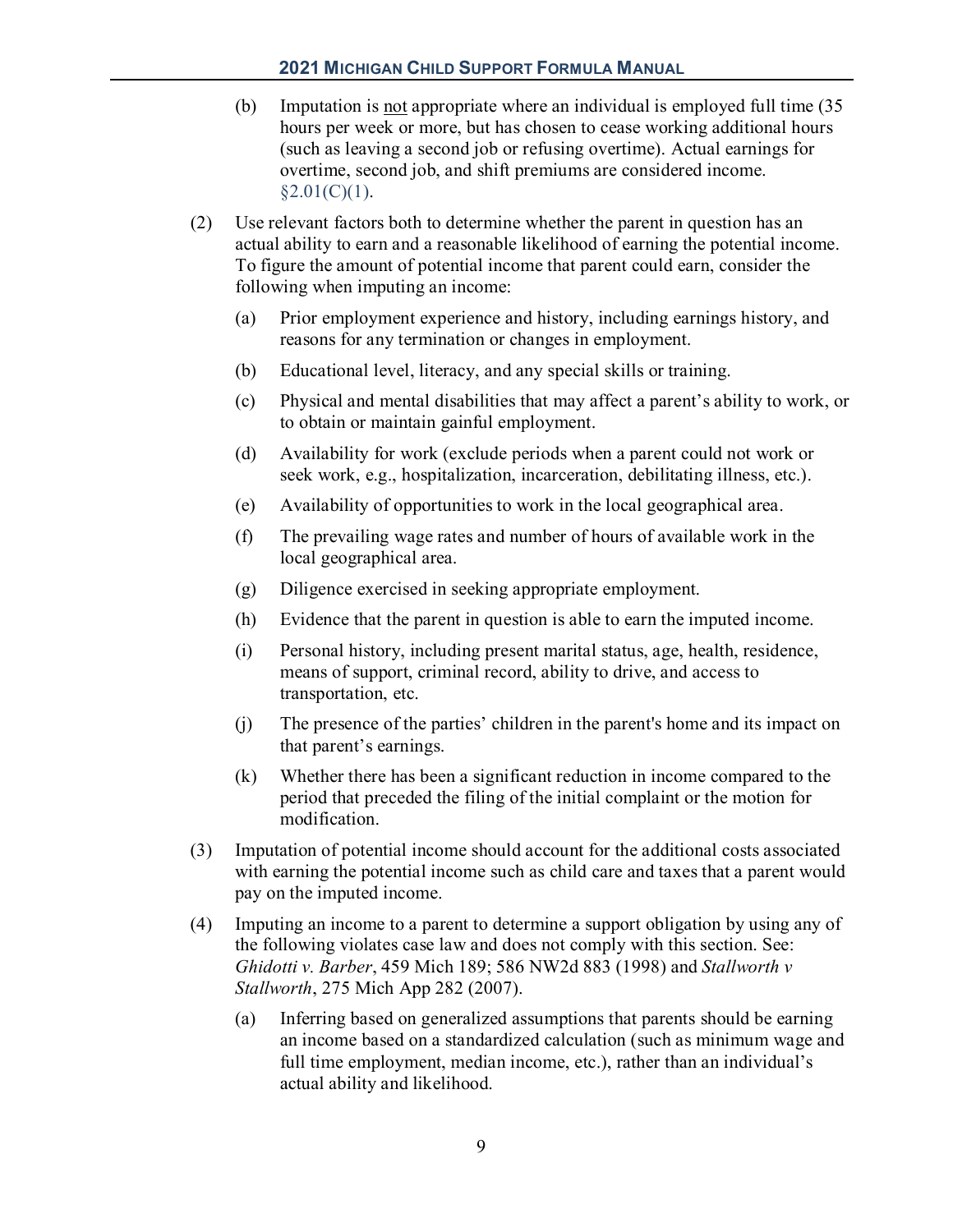- (b) Absent any information or indication concerning a parent's ability, assuming that an individual has an unexercised ability to earn an income.
- (c) Failing to articulate information about how each factor in  $\S2.01(G)(2)$ applies to a parent having the actual ability and a reasonable likelihood of earning the imputed potential income, or failing to state that a specific factor does not apply.
- (d) Inferring that commission of a crime is voluntary unemployment, without evidence that the parent committed the crime with the intent to reduce income or to avoid paying support.
- (5) The court makes the final determination whether imputing a potential income is appropriate in a particular case.
- <span id="page-14-1"></span>2.01(H) Interest earned or potentially earned on inheritances and gifts  $(\S 2.05(B))$  should be considered as income. Impute a reasonable rate when determining the potential investment return that could be earned.
- <span id="page-14-3"></span>2.01(I) Except as provided in  $\S 2.01(K)$ , attribute all dependent benefits from government insurance programs that are based on the earnings record of a parent and paid for the children-in-common as the earning parent's income. Benefits include amounts paid from insurance programs like social security, veteran's administration, or railroad retirement.
- 2.01(J) Custodial parent income includes all retirement, survivor's, or disability dependent benefits from government insurance programs like social security, veteran's administration, or railroad retirement that are received for the children-in-common based on the earnings record of someone other than a parent.
- <span id="page-14-0"></span> $2.01(K)$  When a parent receives retirement, survivor's, or disability benefits from a government insurance program like social security, veteran's administration, or railroad retirement and the children-in-common qualify to receive dependent benefits based on multiple adults' earnings records and a party provides sufficient documentation to distinguish on whose behalf amounts are paid, attribute the children's benefits as income between the parents as follows:
	- (1) Because dependent benefits are paid based on the adult's earnings record that results in the highest benefit for the children, include the amount of dependent benefits for the children-in-common that would be attributable to the support payer's earnings record as that parent's income because it is credited against the payer's obligation under [§3.07.](#page-28-0)
	- (2) If the children-in-common's remaining benefits are paid based on the other parent's earnings record, include any benefit amounts that exceed amounts considered as the support payer's income under this subsection as the other parent's income.
- <span id="page-14-2"></span> $2.01(L)$  Do not consider any monies (e.g., social security or other similar dependent benefits, child support, etc.) that a parent receives for the care of additional children not in common with the other parent in this case, nor any dependent benefits paid on a parent's behalf for those children.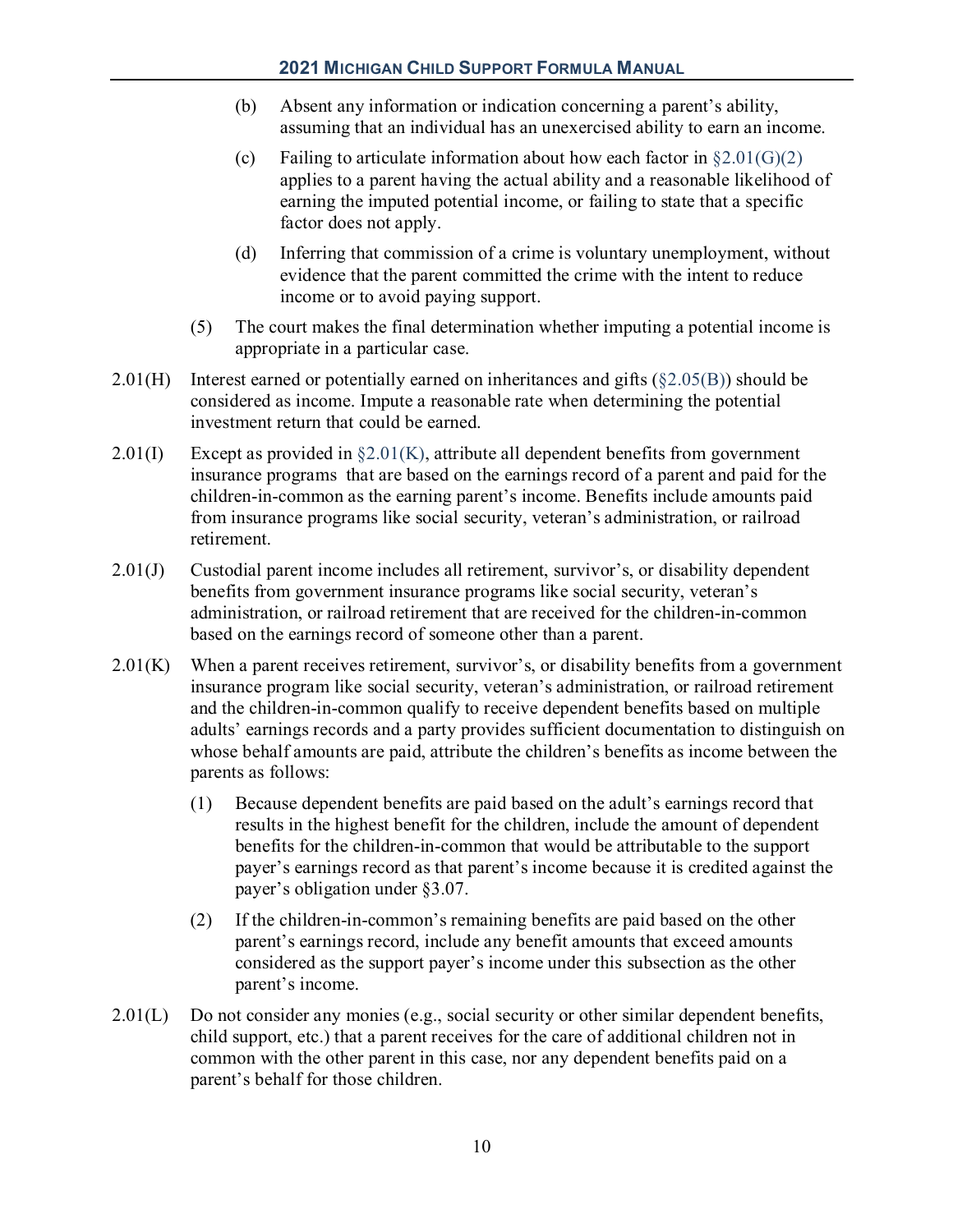- <span id="page-15-6"></span>2.01(M) Income includes reimbursements (including per diem) from an employer for travel or other expenses that exceed actual costs incurred.
	- (1) Absent documentation or other proof of the parent's actual costs, presume that the costs incurred were at the standard rates allowed by the state of Michigan for employee travel (including per diem and mileage).

#### <span id="page-15-0"></span>**2.02 Seasonal and Annual Variation**

- 2.02(A) Where monthly income varies due to seasonal factors (e.g., overtime, second jobs, bonuses, or profit sharing) calculate income using information from at least the preceding twelve months.
- 2.02(B) Where income varies considerably year-to-year due to the nature of the parent's work, use three years' information to determine that parent's income.
- 2.02(C) Evidence showing that overtime, second job, or other types of income will vary in the future may be considered.

#### <span id="page-15-1"></span>**2.03 Children's Income**

- 2.03(A) A child's income should not ordinarily be considered in calculating child support.
- 2.03(B) A child's Supplemental Security Income (SSI) benefits cannot be considered as income, nor used to reduce a parent's support obligation.

#### <span id="page-15-2"></span>**2.04 Means Tested Income**

2.04(A) Income does not include the value of benefits from means tested sources such as Temporary Assistance to Needy Families (TANF), food stamps, the federal Earned Income Credit, and Supplemental Security Income (SSI).

#### <span id="page-15-3"></span>**2.05 Inheritances and Gifts**

- 2.05(A) Income generally does not include property or principal from an inheritance or one-time gift.
- <span id="page-15-5"></span>2.05(B) Income includes the interest as well as potential interest  $(\S 2.01(H))$  earned on inherited property, and gifts.
- 2.05(C) Income may include the value of gifts or gratuities such as money, food, shelter, transportation, or other goods or services that a parent receives from relatives (other than a spouse), friends, or others, to the extent it:
	- (1) Is significant and regularly reduces personal expenses, or
	- (2) Replaces or supplements employment income.

#### <span id="page-15-4"></span>**2.06 Low Income Producing Assets**

2.06(A) To the extent a parent's assets could be (but are not) used to generate regular income, a parent's income includes an imputed reasonable and regular investment return on those assets, except a home and its reasonable furnishings, an automobile, and other small items of personal property.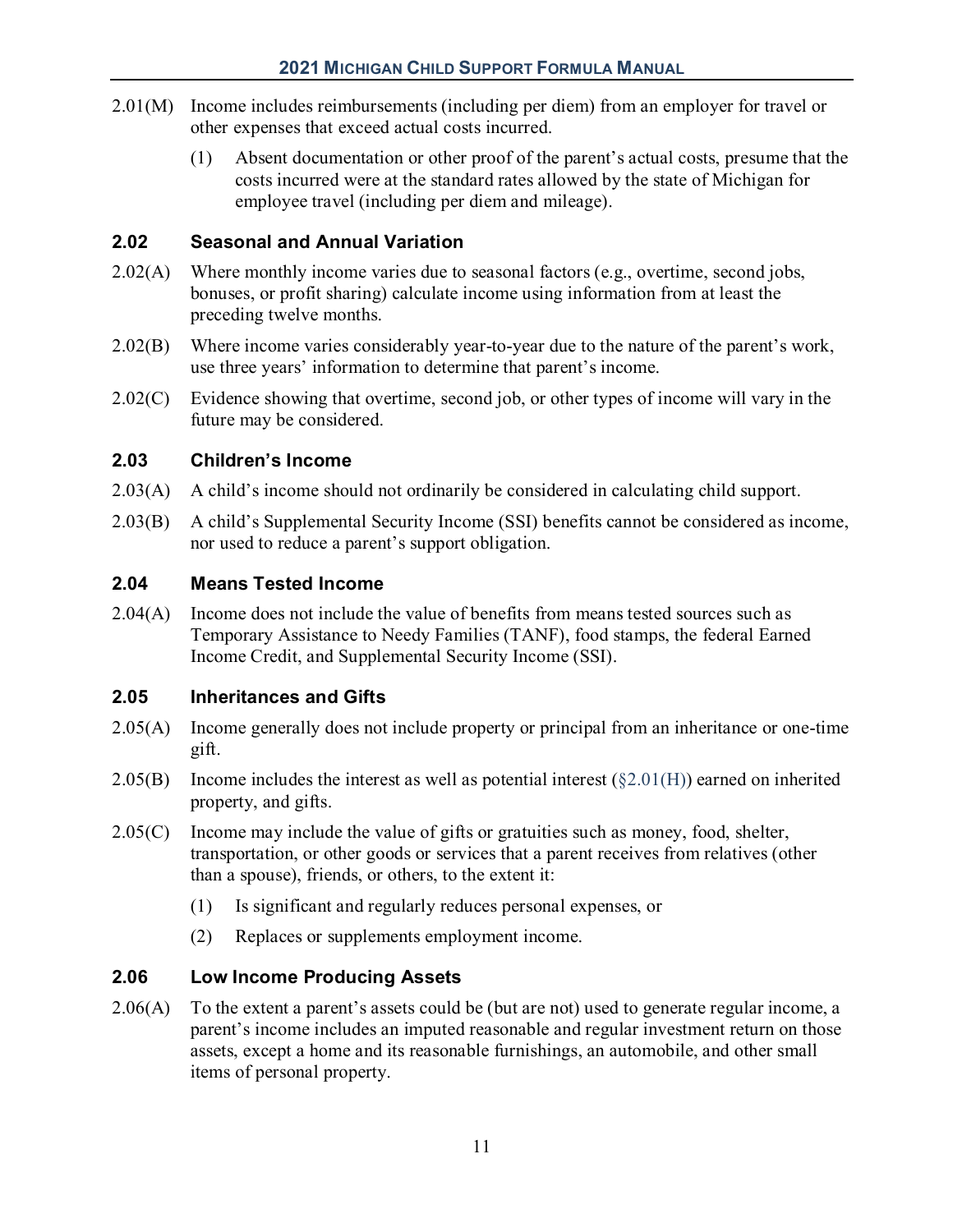#### <span id="page-16-0"></span>**2.07 Allowable Deductions from Income**

- 2.07(A) Alimony/Spousal Support
	- (1) Deduct alimony/spousal support paid to someone other than the other parent in the case under consideration from its payer's income after deducting federal, state, and local income taxes, and deducting other mandatory federal taxes (e.g., FICA).
	- (2) Alimony/spousal support paid between the parents in the case under consideration is not included as its recipient's income, but remains its payer's income.
- 2.07(B) Income and FICA/Medicare Taxes
	- (1) Deduct a parent's actual income taxes from income.
	- (2) If tax returns are not made available, taxes should be estimated based on the best available information and the estimation procedures described below.
	- (3) In the absence of an explicit written agreement or order to the contrary, presume that the person with whom the child resides for the majority of a calendar year claims the dependent tax exemption for that child.
		- (a) In determining filing status (Single or Married), presume the status most consistent with each parent's situation.
		- (b) Use income tax guides to determine the taxes deducted from gross earnings for a parent's actual number of dependent exemptions.
		- (c) To the extent possible, estimate taxes at rates that the parent would likely pay for the income types attributed to that parent.
- $2.07(C)$  Deduct any mandatory payments as a condition of employment (e.g., required union dues and nondiscretionary retirement contributions).
- 2.07(D) Deduct life insurance policy premiums when children-in-common with the other parent are the beneficiaries.
	- (1) Only deduct term life insurance premiums paid on coverage ordered by the court.
	- (2) With whole life insurance policies that provide coverage ordered by the court, only deduct an amount equivalent to the cost of the same amount of term life insurance.
- 2.07(E) Deduct the cost of care or services paid by a parent to comply with case service or permanency plan requirements in child protective or juvenile delinquency proceedings.
- <span id="page-16-3"></span>2.07(F) Deduct a parent's net actual cost of providing mandatory health care coverage for himself or herself. Calculate this deduction by figuring the net health care premiums [costs minus any reimbursements, subsidies, or credits] paid by the parent and dividing by the number of individuals covered (including the parent).
- 2.07(G) Do not include employer reimbursements for the actual costs incurred for travel (subject to  $\S2.01(M)$ , tuition, educational costs, and uniforms as income.

#### <span id="page-16-1"></span>**2.08 Additional Children from Other Relationships**

<span id="page-16-2"></span>2.08(A) Additional (biological or adopted) minor children include: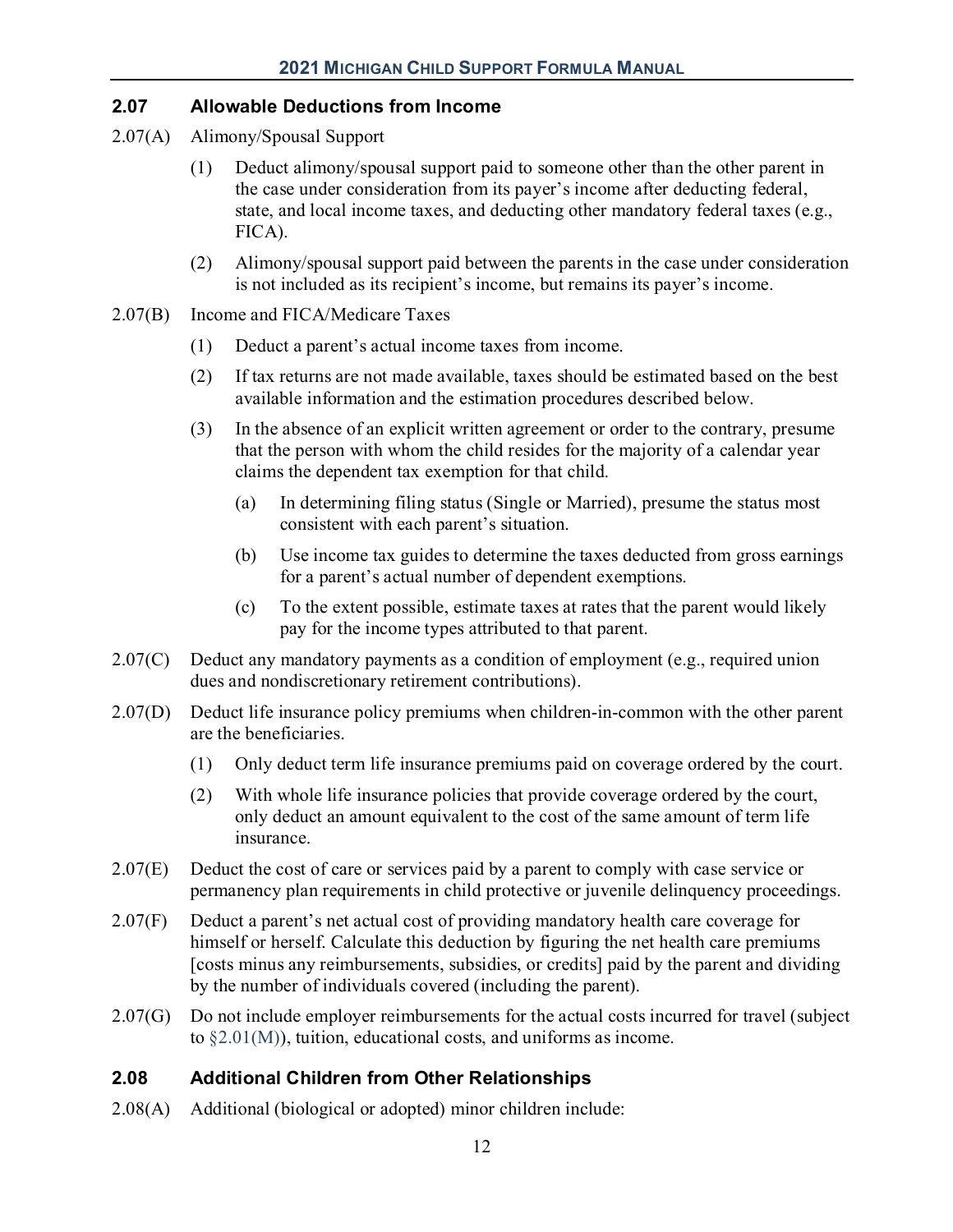- (1) Those from a relationship with someone other than the other parent in the case under consideration.
- (2) Those in common with the other parent in this case who live in a nonparent's custody, when determining support for children living with either parent.
- (3) Those in common with the other parent in this case who live with either parent, when determining support for other children-in-common who live in a nonparent's custody.
- 2.08(B) When a parent has additional minor children (whether living in that parent's household or for whom the parent pays child support), net income for calculating support in the present case does not include monies for children not in common with the other parent in the case under consideration ( $\S 2.01(L)$ ), nor the portion of that parent's income reserved for supporting additional children calculated according to both of the following steps:
	- (1) Deduct from a parent's income dollar-for-dollar the portion of that parent's health insurance premiums used to cover qualifying additional children. Calculate the premium deduction by dividing the premium by the number of individuals covered (including the parent) and multiply by the number of qualifying additional children covered.
	- (2) After subtracting qualifying additional children's health care coverage costs, multiply that parent's remaining net income by the Additional Children table's Adjustment Multiplier to determine net income to use for the present case.

| <b>Additional Children</b> |                          |  |  |
|----------------------------|--------------------------|--|--|
| Number of<br>Children      | Adjustment<br>Multiplier |  |  |
| 1                          | 83%                      |  |  |
| $\mathfrak{D}$             | 75%                      |  |  |
| 3                          | 68%                      |  |  |
| 4                          | 64%                      |  |  |
| 5 or more                  | 60%                      |  |  |

#### <span id="page-17-0"></span>**2.09 Low Income Threshold and Family Net Income**

- <span id="page-17-1"></span>2.09(A) "Low Income Threshold" is the individual income level specified in the current supplement to this manual.
- 2.09(B) When one parent's net income does not exceed the Low Income Threshold, do not include that parent's income in the monthly net family income used to calculate the other parent's general care support obligation. [§3.02\(B\).](#page-19-3)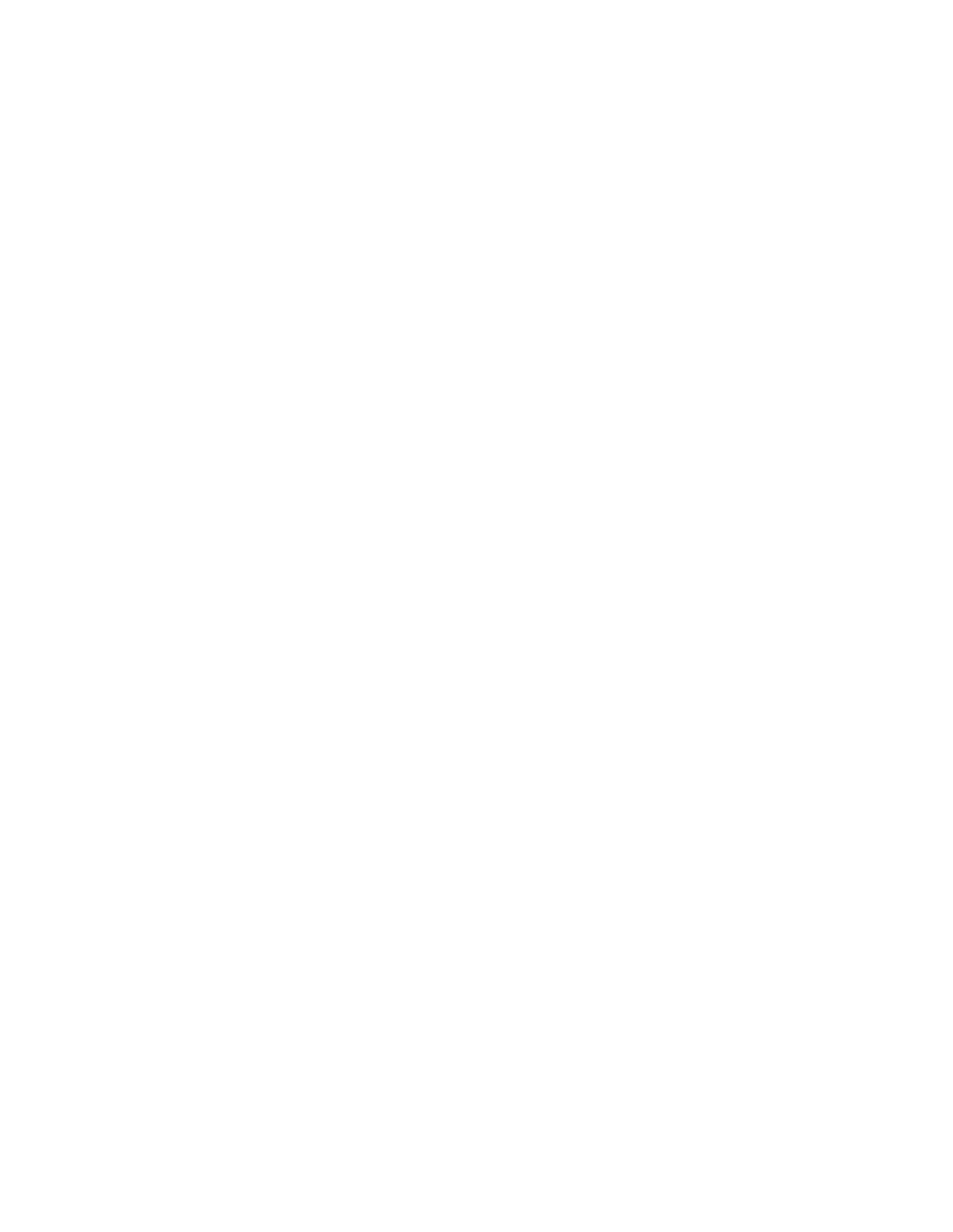# <span id="page-19-0"></span>**3. CALCULATING EACH PARENT'S OBLIGATION**

The next step in determining each parent's child support obligation is to calculate the components of each parent's support obligation based on their net income as determined in Chapter 2.

#### <span id="page-19-1"></span>**3.01 Child Support Obligations**

- 3.01(A) A parent's child support obligation consists of
	- (1) a base support obligation ([§3.02\)](#page-19-2) adjusted for parenting time ([§3.03\)](#page-21-0);
	- (2) medical support obligations that include ordinary and additional (extra-ordinary) medical expenses ( $\S 3.04$ ), health care coverage and division of premiums ( $\S 3.05$ ); and
	- (3) child care expense obligations  $(\S 3.06)$ .
- <span id="page-19-6"></span>3.01(B) Generally, support obligations should be apportioned between the parents based on each parent's percentage share of their combined net incomes.
	- (1) When figuring the percentage to use to apportion the base support obligation using the General Care Equation ( $\S 3.02(B)$ ), only include a parent's net income if it exceeds the Low Income Threshold ([§2.09\(A\)\)](#page-17-1), and round the resulting percentages to the nearest hundredth percent.
	- (2) The medical support and child care obligations' percentages should be based on both parents' net incomes and rounded to the nearest whole percent, but each parent's share cannot be less than 10 percent or more than 90 percent.

#### <span id="page-19-5"></span><span id="page-19-2"></span>**3.02 Base Support Obligation**

- 3.02(A) To even out support amounts for children of the same parents, whether ordered in one case or multiple cases, calculate base support using the total number of children-incommon.
	- (1) If less than all of the children-in-common are included, then the present case's base support and the parental time offset  $(\S 3.03)$  is its children's per capita share of what the amount would be if all of the children-in-common were included on one case.
	- (2) When some of the children-in-common are in a nonparent's custody, calculate the base support for the children in a parent's custody separately from the base support for those who live with a nonparent-custodian.  $\S2.08(A)$  and  $\S4.01$ .
- <span id="page-19-4"></span><span id="page-19-3"></span>3.02(B) General Care Equation
	- (1) Determine the monthly family income by combining the parents' net incomes. Only include a parent's net income if it exceeds the Low Income Threshold  $(\$2.09)$ .
	- (2) Solve the following equation using the General Care Support Table (found in the supplement) for the appropriate number of children that the parents have in common and its amounts and percentages from the highest monthly income level that does not exceed the family's net monthly income.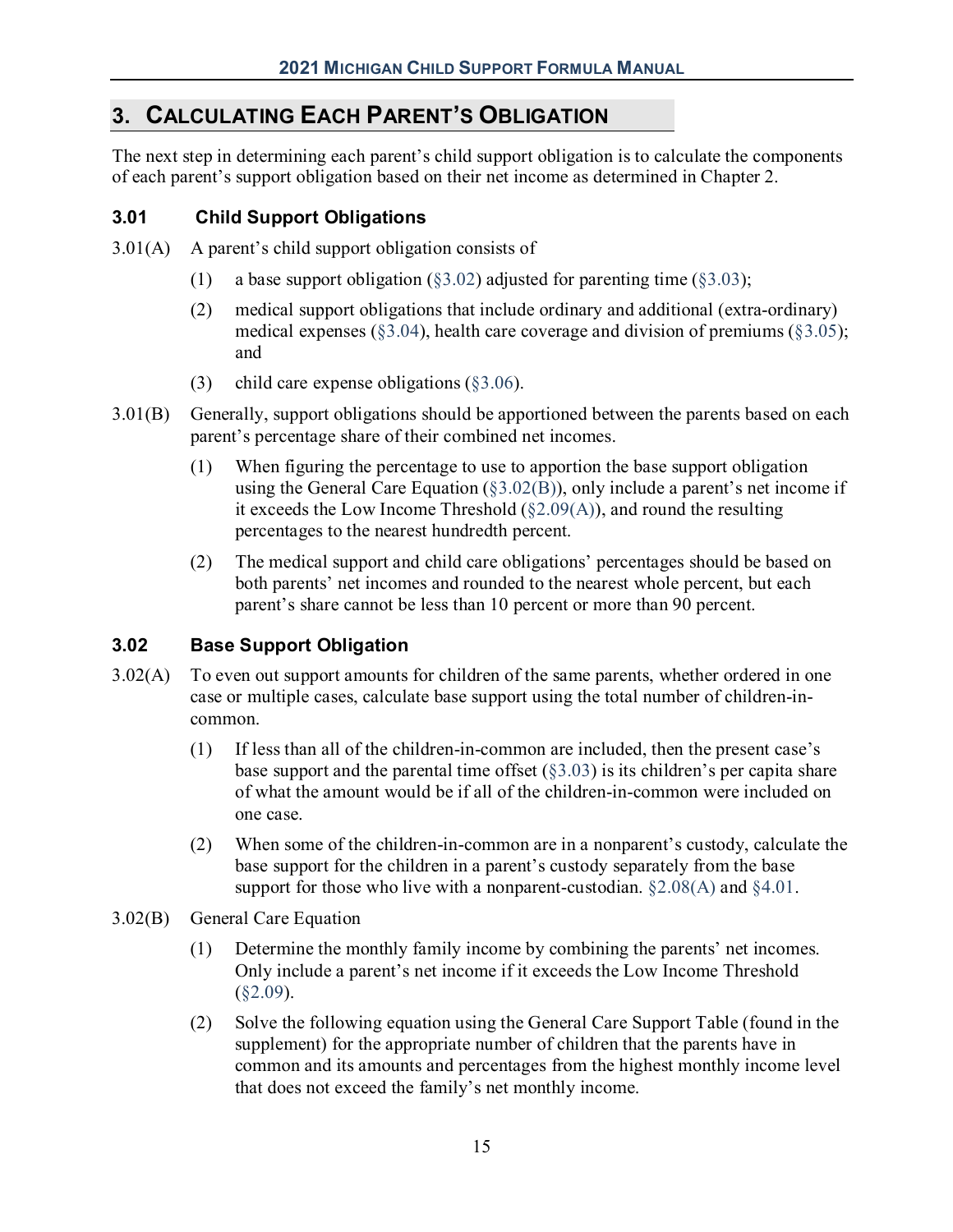#### ${A + [B x (C - D)]} x E = G$

- $A =$  Base Support (General Care Support table, column 3)
- $B =$  Marginal Percentage (General Care Support table, column 4)
- $C =$  Monthly Net Family Income ([§3.02\(B\)\(1\)\)](#page-19-4)
- D = Monthly Income Level (General Care Support table, first column)
- E = Parent's Percentage Share of Family Income  $(\S 3.02(B)(1))$
- G = Base Support obligation using the General Care Equation (round to the nearest whole dollar)
- (3) Subject to [§3.02\(D\),](#page-20-0) when a parent's net income exceeds the Low Income Threshold  $(\S2.09(A))$ , that parent's base support obligation is the amount determined using the General Care Equation.
- (4) In most instances when a family's net monthly income exceeds the highest income level in the current supplement's General Care Support Tables, the parents' base support obligations will be determined using the General Care Equation. However when a family's net income greatly exceeds the highest income level, the court may exercise discretion as provided in [§3.02\(E\).](#page-21-1)
- <span id="page-20-1"></span>3.02(C) Low Income Equation

When a parent's monthly net income does not exceed the Low Income Threshold, the parent's base support obligation is 10 percent of that parent's income. The Low Income Equation is designed to retain funds for the parent's subsistence.

 $F \times 10\% = L$ 

F = Parent's Monthly Net Income, when below the Low Income Threshold  $(\S 2.09(A))$ 10% = Percentage for Income below the threshold  $L =$  Base Support (round to the nearest whole dollar)

<span id="page-20-0"></span>3.02(D) Low Income Transition Equation

When a parent's net income exceeds the Low Income Threshold, that parent's base support obligation will generally be determined using the General Care Equation. However, if the following equation's result is lower than the amount calculated using the General Care Equation, a parent's base support obligation is the amount determined by applying this equation. The Low Income Transition Equation is designed to balance a parent's subsistence needs with the costs of raising children in another household.

 $(H x 10\%) + [(I - H) x P] = T$ 

- $H =$  Low Income Threshold ( $\S2.09(A)$ )  $10\%$  = Percentage for Income below the threshold ([§3.02\(C\)\)](#page-20-1) I = Parent's Monthly Net Income P = Percentage Multiplier for the appropriate number of children from the Transition Adjustment table
- T = Base Support obligation using the Low Income Transition Equation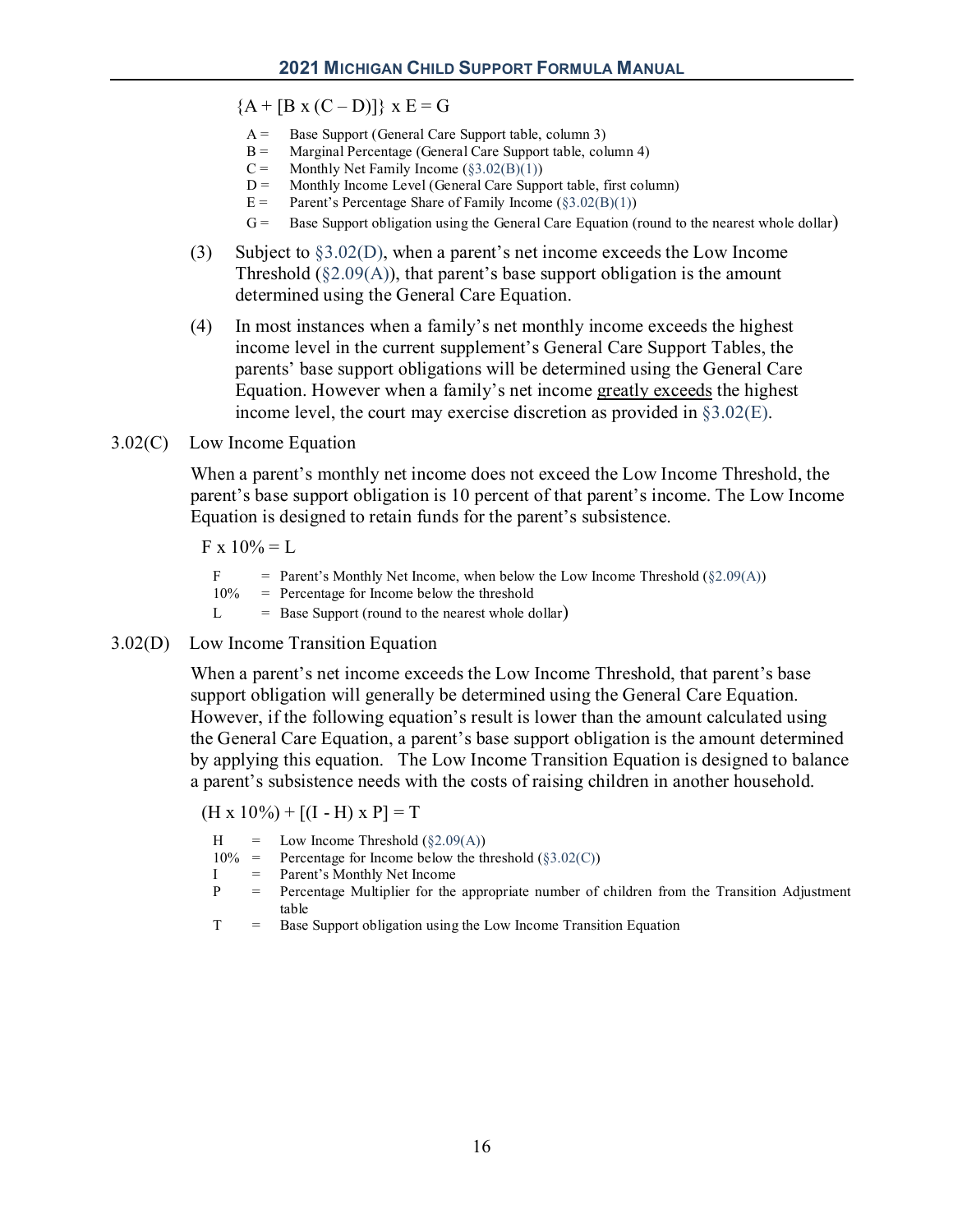| <b>Transition Adjustment</b>        |                          |  |
|-------------------------------------|--------------------------|--|
| Number of<br>Children-in-<br>Common | Percentage<br>Multiplier |  |
| 1                                   | 50%                      |  |
| 2                                   | 55%                      |  |
| 3                                   | 60%                      |  |
| 4                                   | 65%                      |  |
| 5 or more                           | 70%                      |  |

- <span id="page-21-1"></span>3.02(E) Extremely High Family Incomes
	- (1) The court should exercise discretion when a family's income used to calculate support greatly exceeds the highest "Income Amount" in the General Care Support Tables found in the current supplement to this manual.
	- (2) When exercising discretion and trying to arrive at an appropriate result in an extremely high-income case, provided the result meets each child's needs, the court may calculate the child support amounts by using the "Base Support" from the appropriate General Care Support Table and other marginal percentages, or choose to fashion another outcome that financially benefits the children and protects each child's interests in the inherent obligation each parent owes to the child. See 2021 MCSF-S 2.03(B).)

# <span id="page-21-0"></span>**3.03 Adjusting Base Obligation with the Parental Time Offset**

- 3.03(A) Presuming that as parents spend more time with their children they will directly contribute a greater share of the children's expenses, a base support obligation needs to offset some of the costs and savings associated with time spent with each parent. (The supplement to this manual contains a graph and other information about adjusting support payments for parenting time.)
	- (1) Base support mainly considers the cost of supporting a child who lives in one household. When a parent cares for a child overnight, that parent should cover many of the child's unduplicated costs, while the other parent will not have to spend as much money for food, utility, and other costs for the child.
	- (2) Apply the following Parental Time Offset Equation to adjust base support to reflect some of the cost shifts and savings associated with the child spending time with both parents:

$$
\frac{(A_o)^{2.5} \cdot (B_s) - (B_o)^{2.5} \cdot (A_s)}{(A_o)^{2.5} + (B_o)^{2.5}}
$$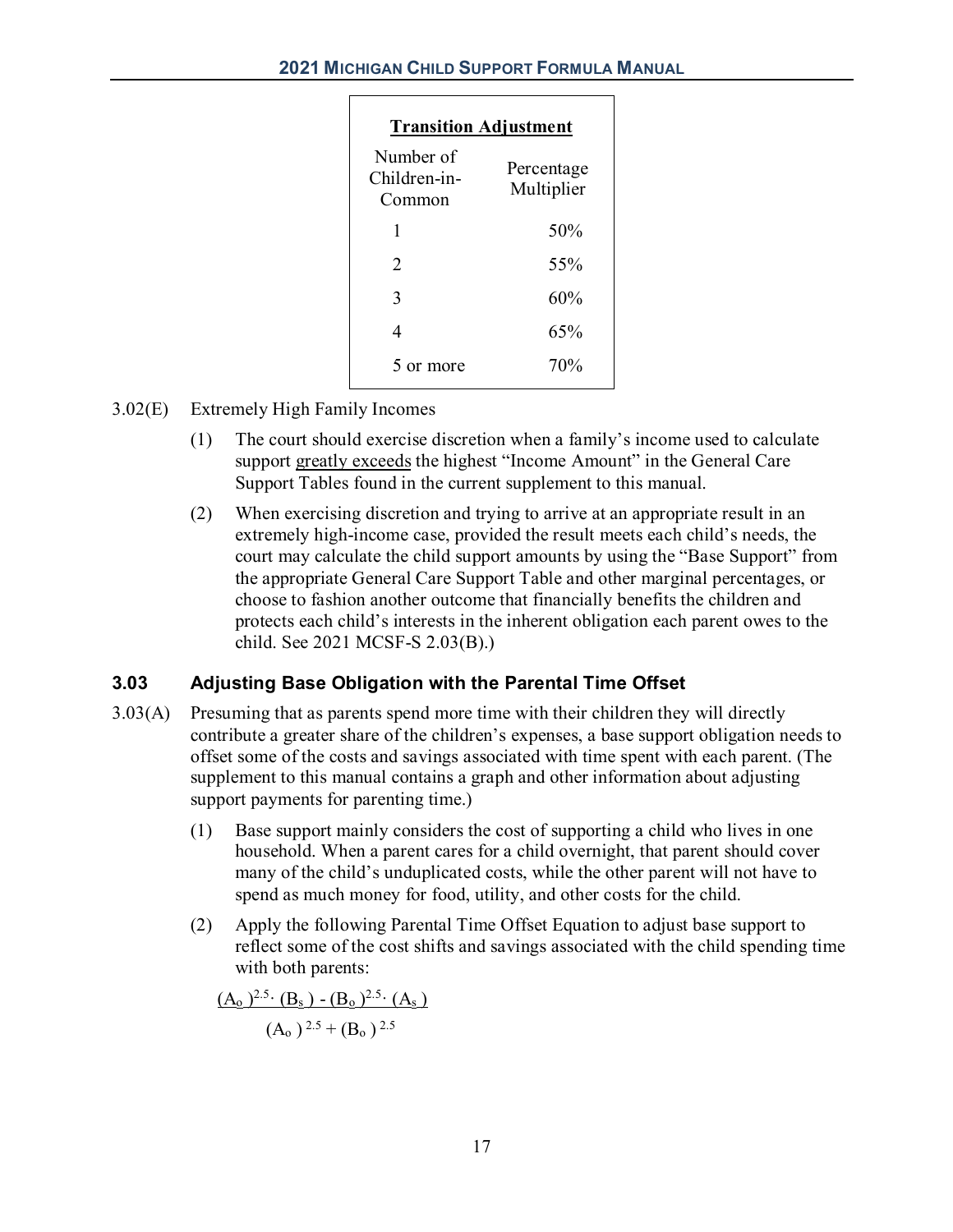- $A_0$  = Approximate annual number of overnights the children will likely spend with parent A  $B_0$  = Approximate annual number of overnights the children will likely spend with parent B
- Approximate annual number of overnights the children will likely spend with parent B
- $A_s$  = Parent A's base support obligation
- $B_s$  = Parent B's base support obligation

**Note:** A negative result means that parent A pays and a positive result means parent B pays.

- <span id="page-22-0"></span>3.03(B) Application
	- (1) An offset for parental time generally applies to every support determination whether in an initial determination or subsequent modification, whether or not previously given.
	- (2) The parental time offset does not apply when a nonparent has custody of a child.  $(\S1.04(E)(16)$  and  $(\S4.01(A))$ .
- 3.03(C) Apply the parental time offset to adjust a base support obligation whenever the approximate annual number of overnights that each parent will likely provide care for the children-in-common can be determined. When possible, determine the approximate number based on past practice.
	- (1) When different children spend different numbers of overnights with the parents, use the average of the children's overnights.
	- (2) Absent credible evidence of changed practices, presume the same approximate number that was used in determining the most recent support order.
	- (3) In cases without a past determination or other credible evidence, presume the approximate number of overnights granted in the terms of the current custody or parenting time order.
	- (4) Credit a parent for overnights a child lawfully and actually spends with that parent including those exercised outside the terms of the currently effective order. This may happen by agreement, or when one parent voluntarily foregoes time granted in the order. Do not consider overnights exercised in violation of an order.
		- (a) If a parent produces credible evidence that the approximate number exercised differs from the number granted by the custody or parenting time order, credit the number according to the evidence without requiring someone to formally petition to modify the custody or parenting time order.
		- (b) When the most recent support order deviated based on an agreement to use a number of overnights that differed from actual practice, absent some other change warranting modification, credible evidence of changed practices only includes an order changing the custody or parenting time schedule.
- 3.03(D) If a substantial difference occurs in the number of overnights used to set the order and those actually exercised (at least 21 overnights or that causes a change of circumstances exceeding the modification threshold  $(\S4.05)$ , either parent or a support recipient may seek adjustment by filing a motion to modify the order.
- 3.03(E) So the court can know if circumstances have changed at the time of a subsequent determination, every child support order must indicate whether it includes a parental time offset and the number of overnights used in its calculation.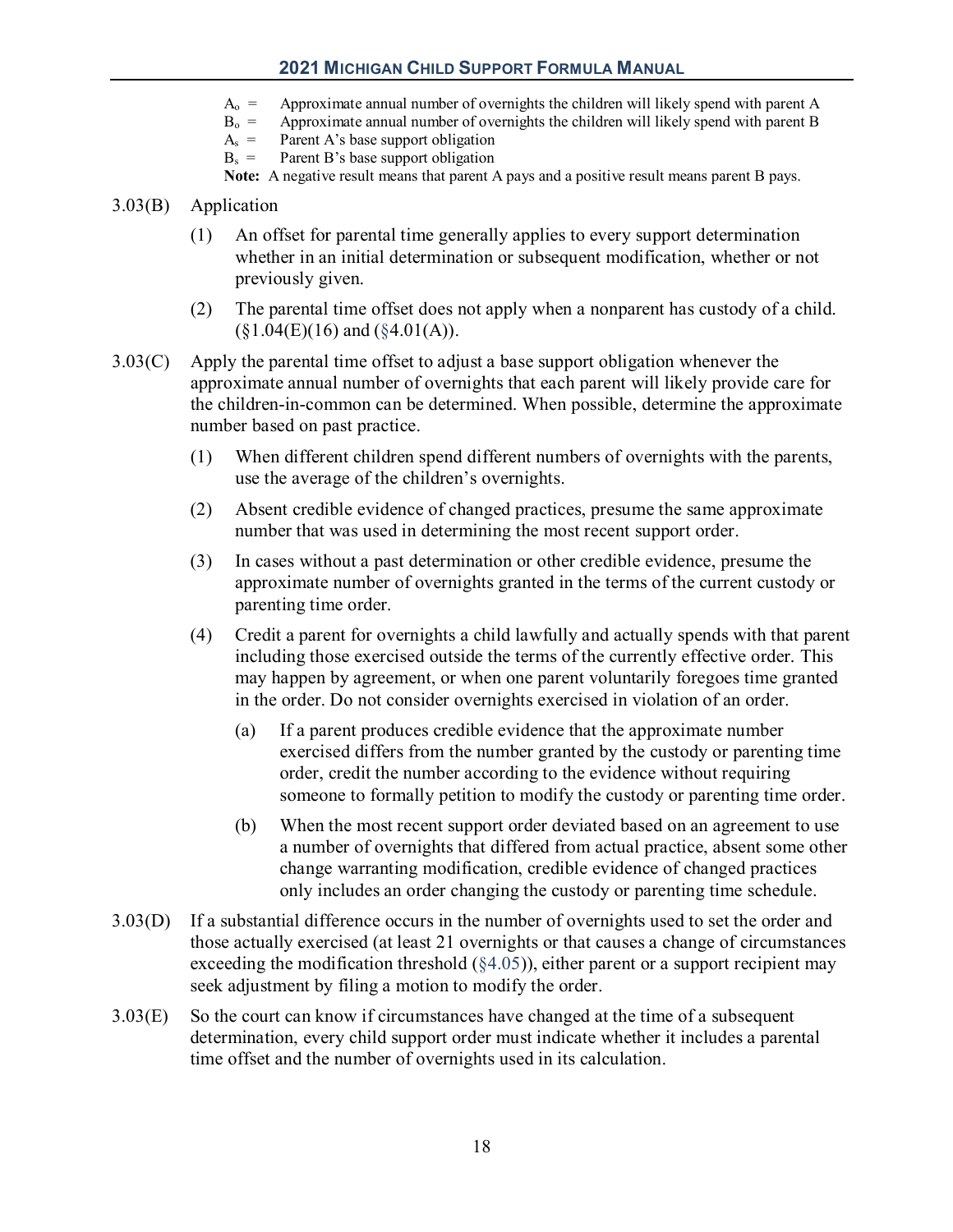#### <span id="page-23-0"></span>**3.04 Medical (Health Care) Obligations**

- 3.04(A) Obligations Generally
	- (1) The term "medical" includes treatments, services, equipment, medicines, preventative care, similar goods and services associated with oral, visual, psychological, medical, and other related care, provided or prescribed by health care professionals for the children.
	- (2) Routine remedial care costs for children (e.g., first-aid supplies, cough syrup, and vitamins) do not qualify as medical expenses.
	- (3) Ordinary medical expenses include the support recipient's co-payments and deductibles, and uninsured medical-related costs for all children in this case. Ordinary medical expenses presume that the recipient is the individual who typically obtains medical care for the children for whom support is paid, and therefore normally has out-of-pocket expenses needing reimbursement.
	- (4) Additional (extra-ordinary) medical expenses consist of the support recipient's out-of-pocket expenses that exceed the children's ordered annual ordinary medical expense amount and any uninsured medical expense paid by the support payer.
	- (5) Every support order should specify the medical expense percentage based on each parent's share of the family income  $(\S 3.01(B)(2))$  for uninsured medical expenses for which each parent is responsible.
	- (6) A parent's or custodian's qualifying medical expenses include those paid with monies from a health savings account or flexible benefit account, provided that account is funded, in whole or part, with monies reported as that individual's income.
- <span id="page-23-1"></span>3.04(B) Ordinary Medical Expense Obligations
	- (1) In order to reimburse the support recipient's qualifying medical expenditures for the children within the same calendar year, almost every support order should set an appropriate annual ordinary medical expense amount for the children and apportion payment of the annual amount between the parents according to each parent's percentage share of family income.
	- (2) When setting the annual amount, presume that the amount listed for the appropriate number of children in Ordinary Medical Expense Average Table (found in the supplement) is the amount that will be spent on ordinary medical expenses. Amounts may be added to the Table amounts to compensate for higher uninsured expenses that can be predicted in advance (e.g., orthodontia, special medical needs, or ongoing treatments).
	- (3) The court may determine that no ordinary medical expense amount is appropriate and treat all qualifying medical expenses as additional medical expenses  $(\S3.04(A)(4))$  when any following circumstance exists: (a) both parents routinely take one or more children-in-common for medical care and incur qualifying medical expenses, (b) the support payer will likely incur most qualifying out-ofpocket costs for the children, (c) an incapacitated payer's base support obligation is set at zero ( $\S 4.02$ ), or (d) the recipient has an employer-paid benefit (e.g., health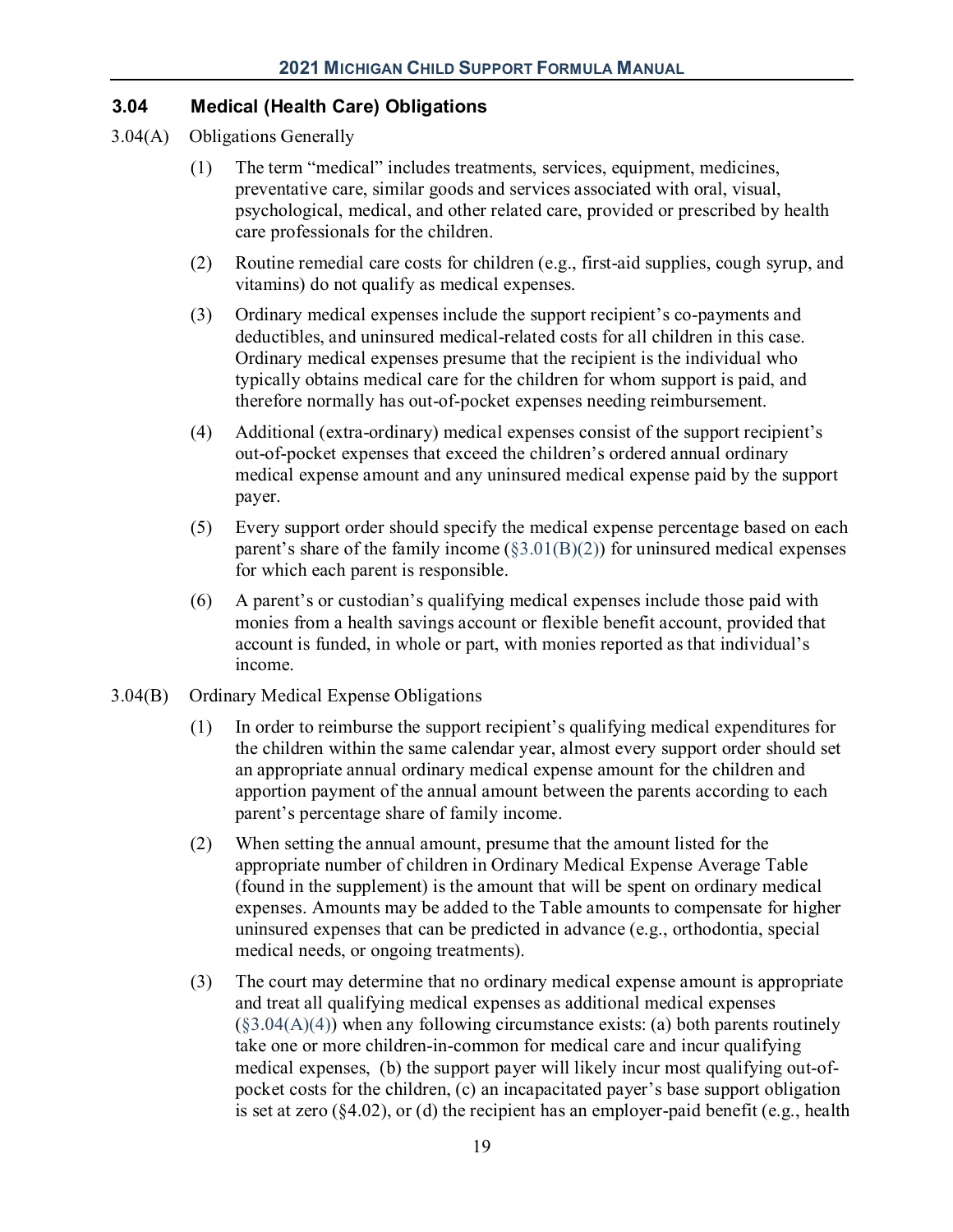reimbursement arrangement) that pays the recipient's initial out-of-pocket expenses for the children.

- (4) Ordinary Expense Payments
	- (a) The annual ordinary medical expense amount restarts every calendar year and remains in effect with the rest of the support obligation or until further order of the court.
		- (i) The support payer's apportioned share of ordinary medical expenses should be ordered paid as part of the monthly support obligation and maintained by the support recipient.
		- (ii) The support recipient's apportioned share of ordinary expenses is directly contributed by the recipient as expenses occur.
	- (b) Ordinary Medical Expense Accounting
		- (i) All qualifying expenditures are considered made in proportion to each parent's medical expense percentage established in the order.
		- (ii) Presume that the annual amount will be spent. The recipient does not have to routinely provide proof of its expenditure.
		- (iii) In order for a support recipient to seek reimbursement of additional medical expenses, the recipient needs to show that the ordered total annual ordinary medical expense amount for all children was exceeded.
	- (c) Prorate ordinary medical expense amounts for partial periods during which they are in effect.
- 3.04(C) Additional (Extra-ordinary) Medical Expenses

Additional expenses should be apportioned between the parents according to the medical expense percentages established in the support order.

- 3.04(D) Unreimbursed Medical Expense Minimum Enforcement Threshold
	- (1) State law establishes that complaints seeking enforcement of unreimbursed additional medical expenses ( $\S3.04(A)(4)$ ) must meet a minimum threshold before a friend of the court office is required to act on that complaint. [MCL 552.511a.](http://legislature.mi.gov/doc.aspx?mcl-552-511a)
	- (2) The "minimum enforcement threshold" under  $MCL 552.511a(1)(b)$  for additional medical expenses is \$100 per child each calendar year, or a lower amount set by the court. If unreimbursed additional expenses do not exceed the threshold before a year ends, those expenses may be submitted to the FOC for enforcement before the deadline under MCL  $552.511a(1)(c)$ .

#### <span id="page-24-0"></span>**3.05 Health Care Coverage Obligation and Premiums**

- 3.05(A) Health Care Coverage, Accessibility, and Cost
	- (1) The Support and Parenting Time Enforcement Act defines health care coverage as "a fee for service, health maintenance organization, preferred provider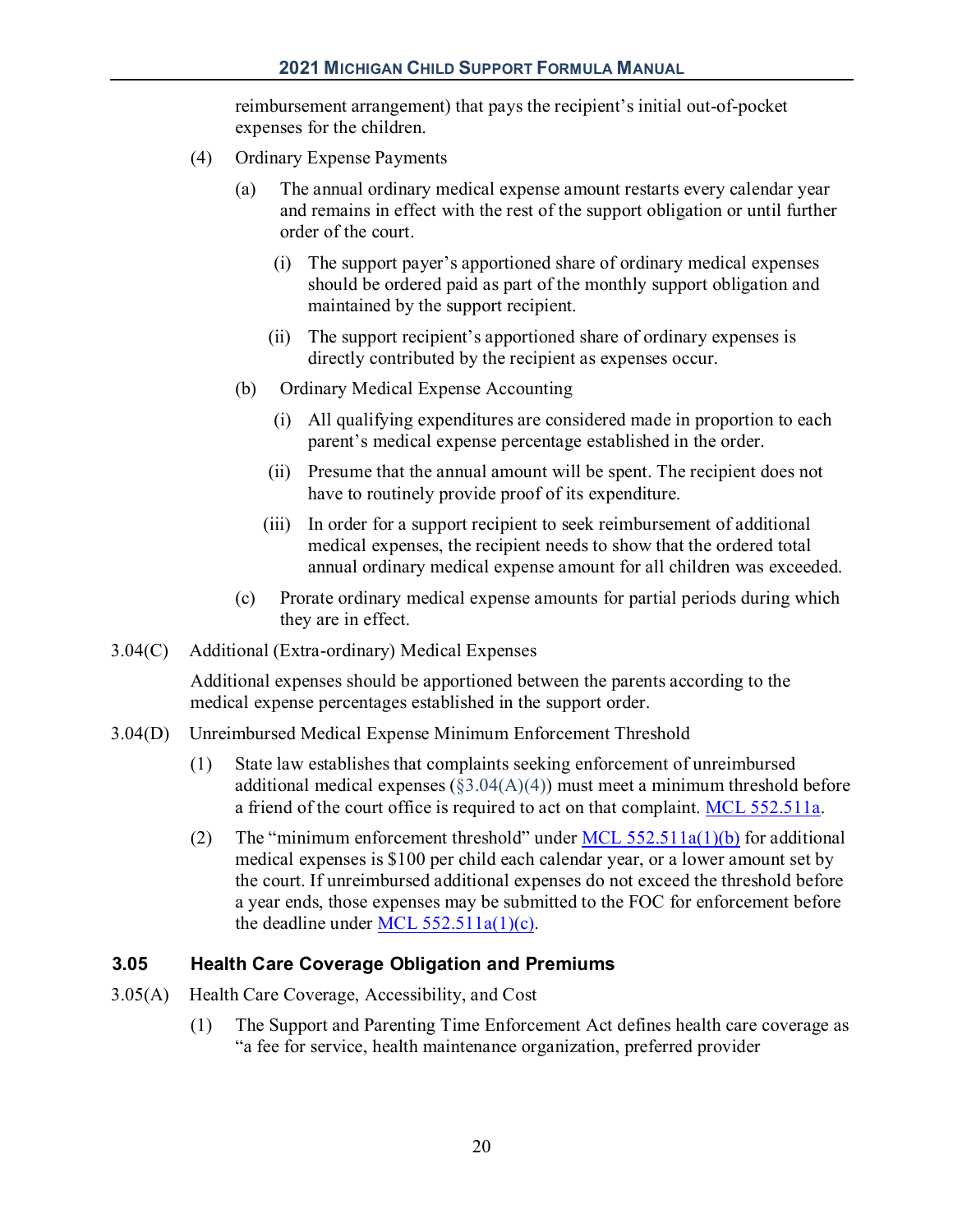organization, or other type of private health care coverage or public health care coverage." MCL  $552.602(n)$ 

- (a) Private coverage means health care coverage obtained through an employer or purchased by an individual from an insurer.
- (b) Public coverage means health care coverage that is established or maintained by a local, state, or federal government like Medicaid or SCHIP.
- (2) Reasonable Cost of Coverage

Except as otherwise ordered by the court, a reasonable cost to a parent for providing health care coverage for the children does not exceed 6 percent of the providing parent's gross income. In applying this standard, the cost of providing health care coverage is the parent's net cost of adding the children to the parent's coverage (e.g., difference between self-only and family coverage) or adding the children to the existing coverage.

- (a) Parents with a net income below 133 percent of the federal poverty level or whose child is covered by Medicaid based on that parent's income should not be ordered to contribute toward or provide coverage, unless coverage is obtainable without any financial contribution by that parent.
- (b) A parent's cost for providing health care coverage is unreasonable if the parent's total current obligation for support, child care expenses, ordinary health care expenses, plus the parent's net share of health care insurance exceeds 50 percent of the parent's regular aggregate disposable earnings.
- (3) Accessible to the Child

Health care coverage is presumed accessible if primary care services are covered within 30 miles or 30 minutes from any of a child's residences. Coverage may be considered at greater times and distances in areas where residents normally travel longer to access primary care services.

- 3.05(B) Responsibility to Insure
	- (1) When ordering child support, the court must order one of the parents to maintain health care coverage that is accessible to the children and available to the parent at a reasonable cost. [MCL 552.605a\(2\)](http://legislature.mi.gov/doc.aspx?mcl-552-605a) requires the presumptive use of this manual to determine whether coverage is accessible and available at a reasonable cost, and also permits the court to exercise discretion when ordering coverage.
		- (a) To prevent duplicate coverage, extra costs, and avoid unnecessary enforcement actions, only one parent should be ordered to maintain coverage.
		- (b) The court should avoid routinely requiring both parties to provide coverage. [MCL 552.605a\(2\)](http://legislature.mi.gov/doc.aspx?mcl-552-605a) allows ordering both parents to maintain coverage when both parents already provide coverage or both agree to provide coverage.
	- (2) Many factors may be used to determine which parent should maintain employer, group, individual, or public coverage for their children. When comparing plans, consider factors like: the accessibility and comprehensiveness of covered services, likely continuation of coverage, affordability of deductibles and co-payments, and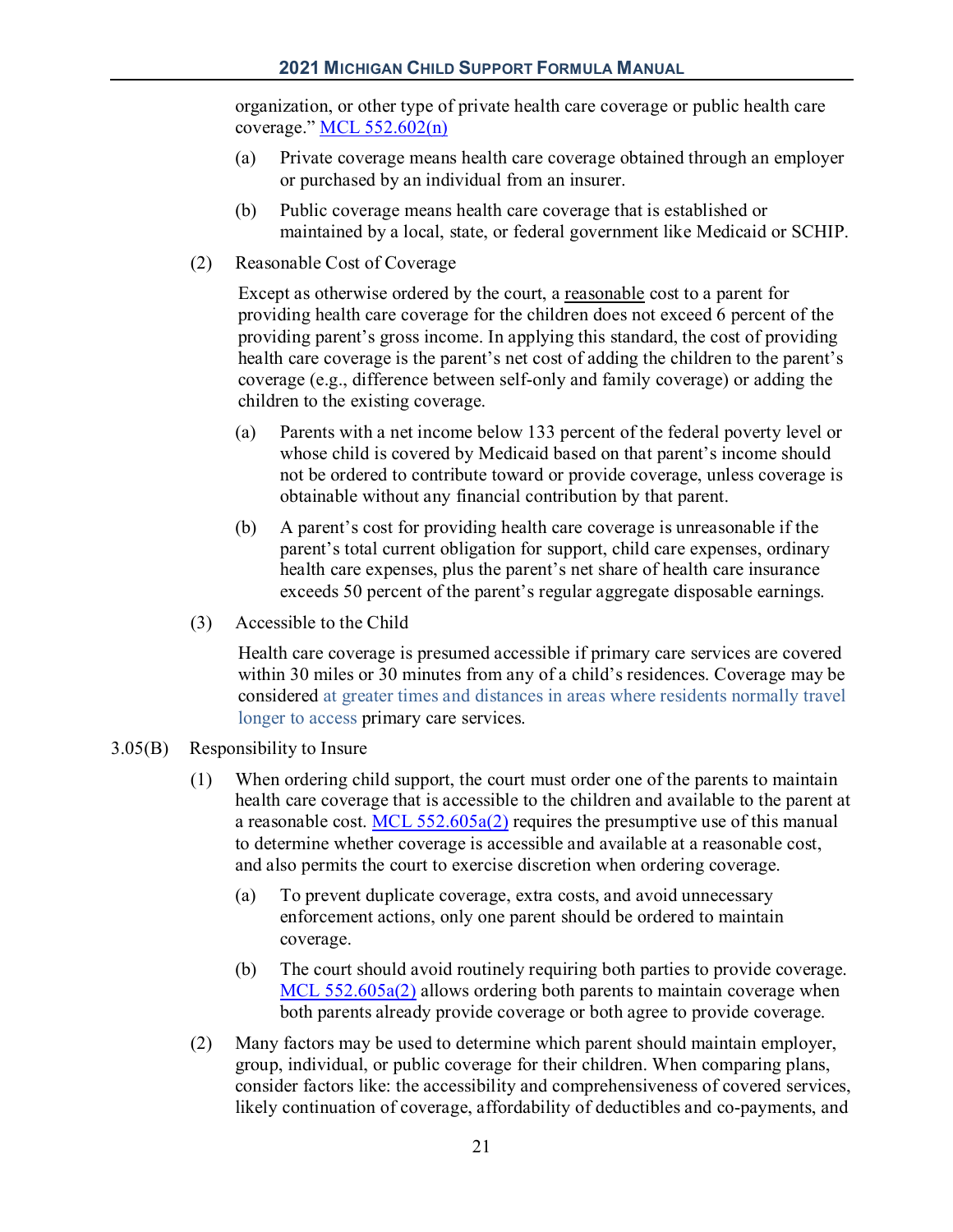reasonableness of the premiums. (The supplement to this manual contains a guide to determine which parent should be ordered to maintain health care coverage. 2021 MCSF-S 3.02.)

- (3) The court may permit a parent to provide required coverage through alternative means, such as a spouse's or other household member's coverage or coverage provided by a nonparent-custodian  $(\S 4.01(D)(6))$ , provided that a parent is required to purchase coverage immediately should the alternative coverage stop.
- 3.05(C) Health Care Premium Allocation
	- (1) The children's net determinable portion of health insurance premiums paid by the parents to cover the children should be apportioned according to each parent's percentage share of family income. [§3.01\(B\)\(2\).](#page-19-5)
		- (a) The difference between the parents' shares of the net determinable amounts should be included (as an addition or subtraction) as part of the support payment.
		- (b) Adjust base support by adding the net health care premium attributable to the children (whether positive or negative) to the base support obligation after applying the parental time offset formula.
		- (c) If the parent provides insurance for the children-in-common using a spouse's or household member's benefits, consider amounts paid by the parent's household as the parent's premiums paid to insure the children.
	- (2) Subject to  $\S 4.01(D)(5)$ , allocate the children's net health care premiums for parent-provided insurance between the parents according to the following steps.
		- (a) Determine each parent's monthly net health care premium attributable to the children by dividing the net premium (actual cost to the parent after subtracting any tax credits, subsidies, other reimbursements, and amount deducted for self-coverage under  $\S2.07(F)$  by the number of individuals covered and multiply by the number of children covered in this case.
		- (b) Prorate each parent's monthly health care premium attributable to the children by multiplying it and the other parent's percentage of family income.
		- (c) Offset the prorated premiums attributable to the children by subtracting the support recipient's share of the support payer's premium from the payer's share of the recipient's premium, and round to the nearest cent. (Note: A positive net result means an additional amount must be paid to cover the payer's share of the support recipient's premium, while a negative result means a reduction in base support to offset the support recipient's share of the payer's premium).

#### <span id="page-26-0"></span>**3.06 Child Care Support Obligations**

3.06(A) Based on each parent's percentage share of family income, allocate the actual child care expenses for the children in the case under consideration which allow a parent or nonparent-custodian to look for employment, retain employment, or to attend an educational program to improve employment opportunities.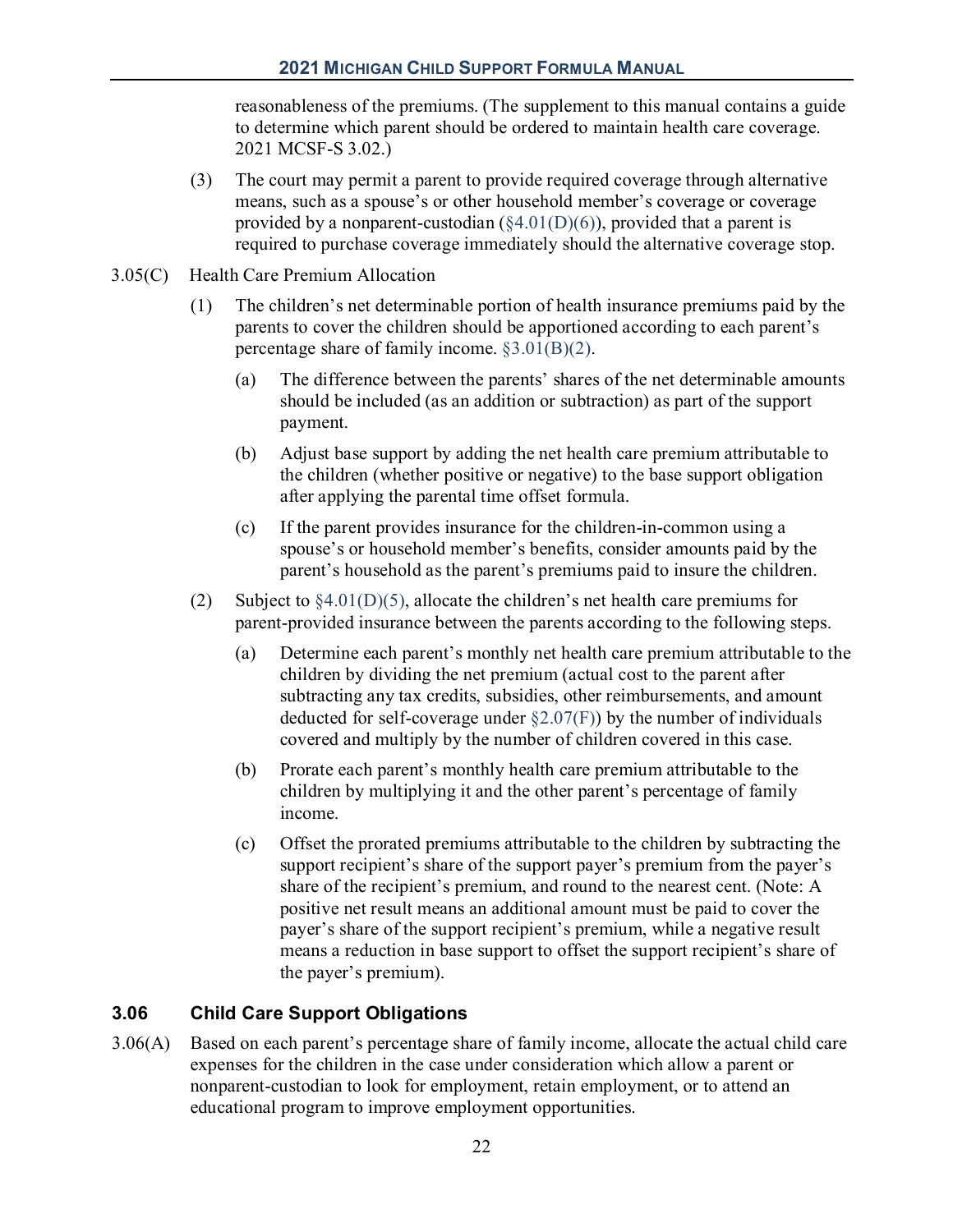- (1) When custodians or parents have an established child care pattern and can verify that they have actual, predictable and reasonable child care expenses, use the actual costs in the calculation.
- (2) When no established pattern of child care expenses exists, base the expenses on estimates of the community's average child care costs or several written quotations from local child care providers.
- (3) In calculating child care expenses, presume that the court's orders for specific parenting time and custody will be followed. However, if a child care provider requires payment to retain a slot for a child without regard to whether the child actually attends, include those additional costs.
- 3.06(B) Figure the actual cost of child care by deducting any child care subsidies, credits (including federal tax credit), or similar public or private reimbursements from the gross cost of child care.
- 3.06(C) The support payer's net portion of the actual child care expenses should be ordered paid as a monthly child care support obligation. The support recipient's share of child care expenses is directly contributed by the support recipient as expenses occur. Allocate net child care costs according to the following steps.
	- (1) Determine each individual's actual monthly child care.
		- (a) Calculate each individual's gross annual child care expenditures.
		- (b) Figure the actual cost by deducting any child care subsidies, credits (including tax credits), or reimbursements from the gross cost of child care and convert to a monthly amount.
	- (2) Allocate the actual monthly costs by multiplying by the other parent's percentage share of family income. [§3.01\(B\)\(2\).](#page-19-5)
	- (3) Offset the two prorated amounts by subtracting the other parent's share of the support payer's monthly costs from the payer's share of the other parent's monthly costs.
- 3.06(D) Presume that the need for child care continues until August 31 following the child's twelfth birthday, and unless otherwise stated in the order the total child care reduces by the child's pro rata share upon that date. At the court's discretion, the child care support obligation may continue beyond that date as a child's health or safety needs require.
- 3.06(E) Since child care support obligations accrue based on the assumed continuation of the net expenses used to set the currently effective order, custodians and parents need to notify each other of changes in costs, and must notify the friend of the court when they stop incurring child care expenses for a child.
- 3.06(F) When parents or custodians do not have an established pattern of child care expenses, the court can order a reasonable amount for future child care expenses conditioned upon the support recipient providing to the other parent and the friend of the court (1) proof of the recipient's employment or enrollment in a qualifying educational or training program, (2) proof of the recipient's actual out-of-pocket child care expenses, (3) a written request to the friend of the court asking for implementation of the conditional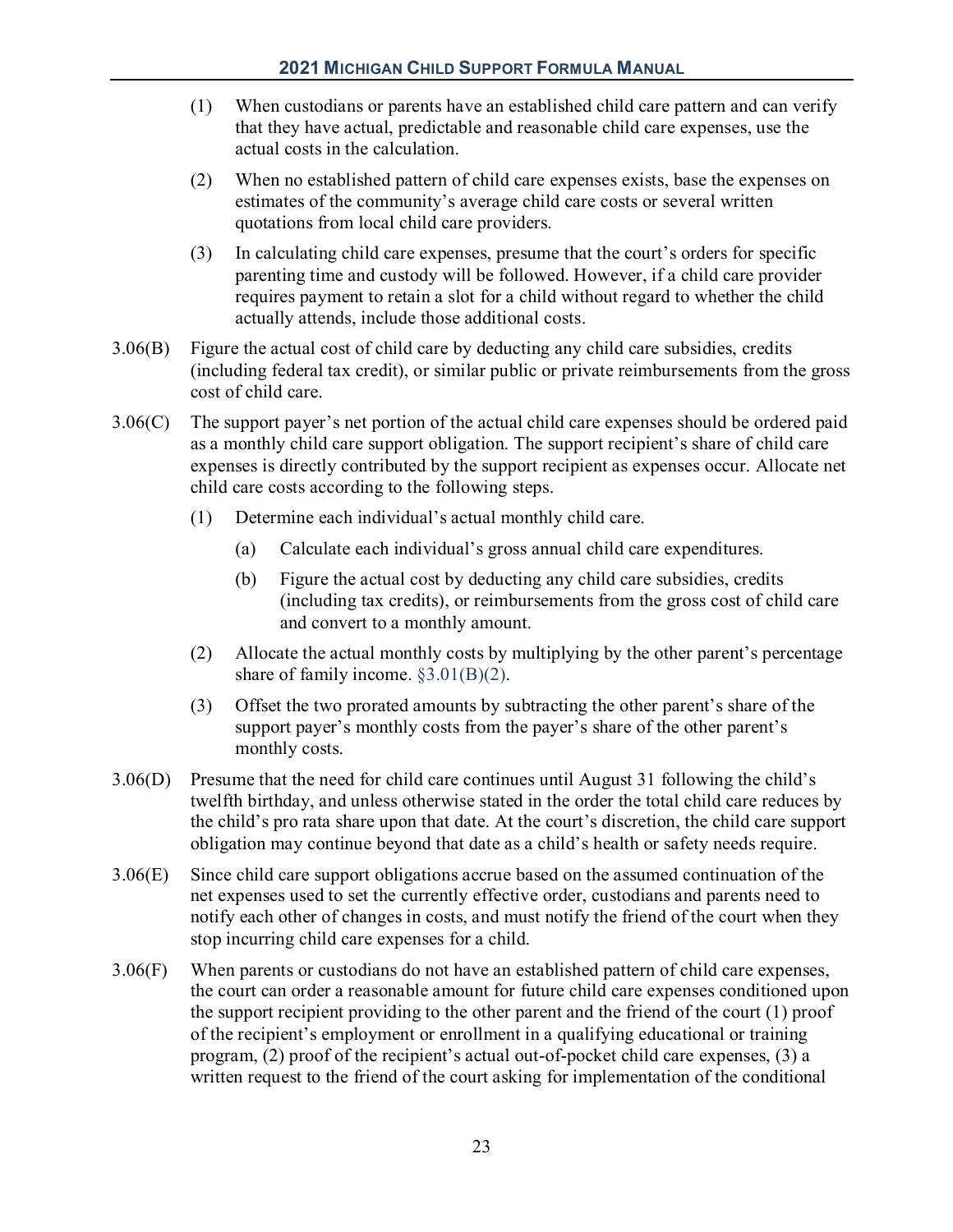child care provision, and (4) proof that the support payer was provided copies of items  $(1)-(3)$ .

#### <span id="page-28-0"></span>**3.07 Dependent Benefit Credit**

- 3.07(A) Credit government insurance program retirement, survivor's, or disability benefits that were counted as the support payer's income under  $\S 2.01(I)$  or  $\S 2.01(K)$  against the payer's support obligation as follows:
	- (1) Determine the total child support obligation.
	- (2) Subtract the monthly benefit amount that the recipient receives for the children and that is attributable to the payer from the total child support obligation owed by the payer.
		- (a) If the children's payer-based benefit exceeds the total support amount, then no additional support amount should be ordered.
		- (b) If the children's payer-based benefits are less than the payer's total support amount, then the difference between the benefits received for the children and the total support amount becomes the ordered obligation.
	- (3) Under federal law, the administering agency, like the Social Security Administration, holds the sole authority to designate the person who controls the benefits for a minor child (representative payee), therefore, a State's legal processes cannot be used to alienate federal benefits from a child's representative payee. A court should not use a child support order to transfer the children's benefits from a representative payee to a parent or another individual. Payer-based benefits that exceed the total child support obligation owed must remain under the control of the representative payee.
	- (4) Because each parent has an individual obligation to provide for that parent's children, benefits based on another person's earnings record cannot be credited against or used to satisfy the payer's support obligation except as permitted under  $§2.01(K).$
- 3.07(B) The following cases discuss how Social Security benefits affect support obligations: *Frens v Frens*, 191 Mich App 654 (1990); *Jenerou v Jenerou*, 200 Mich App 265 (1993); *Paulson v Paulson*, 254 Mich App 568 (2002); and *Fisher v Fisher*, 276 Mich App 424 (2007).
- 3.07(C) The supplement to this manual contains additional information and examples on crediting government insurance program dependent benefits. 2021 MCSF-S 3.05.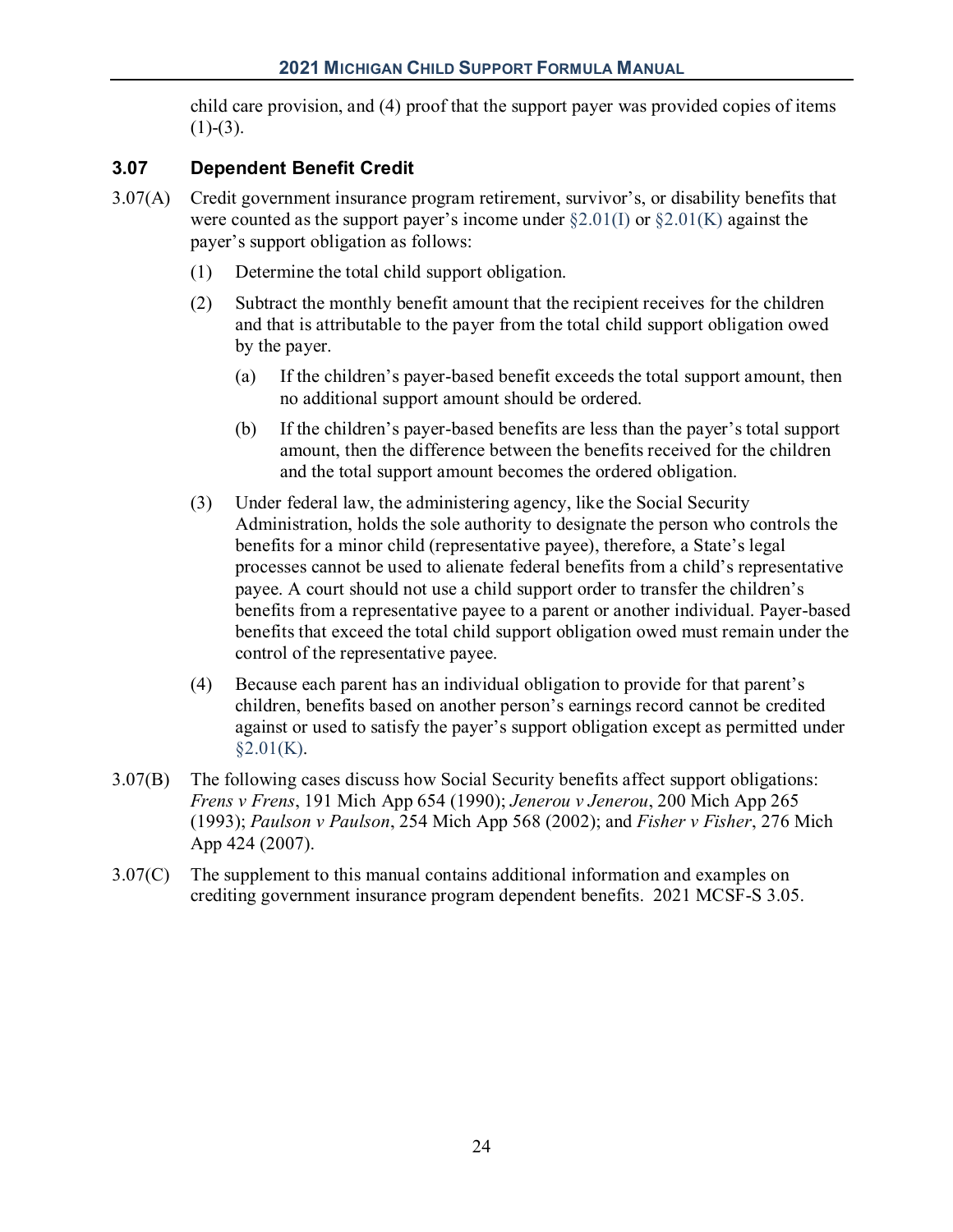# <span id="page-29-0"></span>**4. OTHER FACTORS**

#### <span id="page-29-1"></span>**4.01 Nonparent-Custodians**

- <span id="page-29-3"></span> $4.01(A)$  When a nonparent has custody of a child, both parents should pay support. Determine each parent's base support obligation according to that parent's individual income.
- 4.01(B) Parents are responsible for all medical expenses, health care coverage premiums, and child care expenses for children in a nonparent-custodian's care. When possible, apportion those costs between the parents.
- 4.01(C) In determining a parent's net income amount that will be used to calculate support for children in the care of a nonparent, treat the parents' other children-in-common who are not in the nonparent's custody as additional children from other relationships  $(\$2.08(A)).$
- 4.01(D) When a child is in a nonparent's physical custody, calculate each parent's support obligation for that child based only on that parent's income, as follows:
	- (1) Determine each parent's net income.
	- (2) Calculate each parent's base support obligation separately by treating the other parent's income as zero, and do not apply the Parental Time Offset Equation  $(\$1.04(E)(16)$  and  $(\$3.03(B))$ .
	- (3) Calculate medical expense and child care support obligations and require payment from only the parents. When possible, divide them between the parents based on each parent's percentage share of family income.
	- (4) Total a parent's base support, ordinary medical expense, and child care obligations to determine that parent's total support obligation payable to the nonparent.
	- (5) Do not reduce a parent's base support obligation paid to a nonparent-custodian for health care coverage premiums paid by a parent. Allocation of parent-paid premiums between the parents should be handled separately.
	- (6) If the nonparent-custodian purchases health care coverage for the children, add each parent's share of the children's net determinable portion of the premiums paid by the nonparent-custodian to that parent's support payment.

#### <span id="page-29-5"></span><span id="page-29-4"></span><span id="page-29-2"></span>**4.02 Incapacitated Parent**

- <span id="page-29-6"></span>4.02(A) "Incapacitation" means the inability to pay the ordered support obligation caused by a parent being temporarily or permanently unable to earn an income for a period that will likely last 180 days or longer and that is due to disability, mental incompetency, serious injury, debilitating illness, or incarceration. Beyond the financial impacts, incapacitation often limits the parent's ability to act in his or her own self-interests. At its onset, the exact duration and full impact of an incapacitating condition will often be uncertain.
	- (1) Due to the statutory restriction to retroactively modifying a final judgment or order, an action to modify support should start as soon as possible.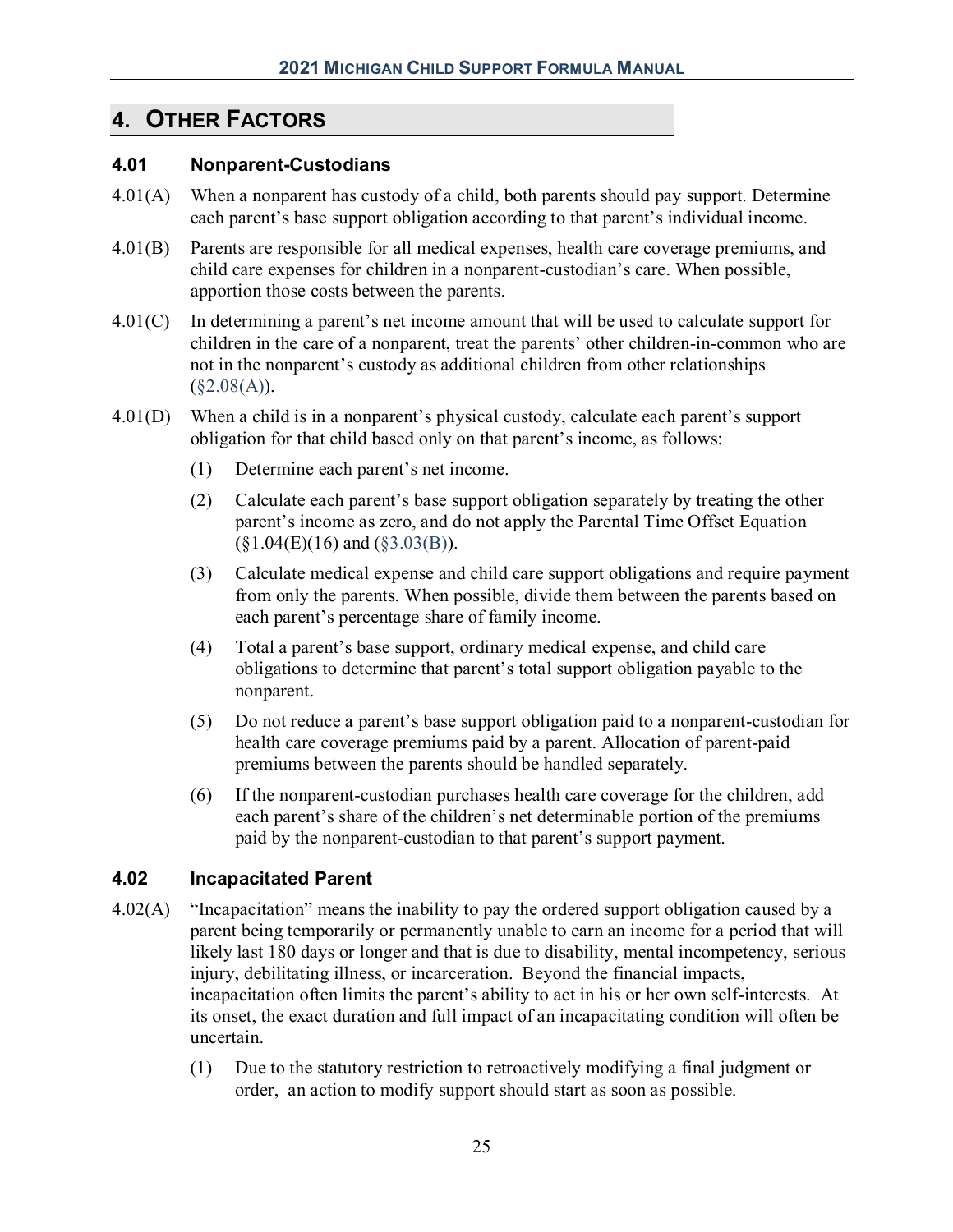- (2) The court may exercise discretion and grant relief when the actual duration is less than 180 days.
- (3) Often, a parent's income does not immediately return to what it was before the parent became incapacitated.
- (4) The court makes the final determination whether a parent is unable to earn an income or otherwise qualifies as incapacitated under this section.
- 4.02(B) The court may set an incapacitated payer's ([§4.02\(A\)\)](#page-29-6) child support obligation at zero for periods that a parent has an inability to pay due to a loss of income and insufficient assets from which to pay support.
- 4.02(C) The court should reduce the effect of the time needed to complete a review and avoid the bar on retroactive modification by including prospective language in support orders that abates support for periods when a payer is incapacitated.
- 4.02(D) It may take one or more years before a parent actually receives benefits or settles a lawsuit. Sometimes funds are paid retroactively to compensate the incapacitated parent for prior months when the parent was unable to work. When there is uncertainty regarding a future outcome or when the payer may receive retroactive compensation or benefits, the court may defer a final decision and preserve flexibility to set an appropriate amount for the period following notice to the parties by entering a temporary order that remains modifiable until uncertainty ends. *Fisher v Fisher*, 276 Mich App 424 (2007).
- 4.02(E) The supplement to this manual contains additional information on Adjusting Incapacitated Parents' Obligations. (2021 MCSF-S 3.04).

#### <span id="page-30-0"></span>**4.03 Arrearage Guideline**

- 4.03(A) State law requires that Michigan's formula include guidelines to figure payments for overdue support, and when support for a child terminates and arrearages are owed. [MCL 552.519\(3\)\(a\)\(vi\).](http://legislature.mi.gov/doc.aspx?mcl-552-519)
	- (1) Federal law requires states to have procedures to increase the amount of payments to include amounts for arrearages.  $42$  U.S.C.  $666(c)(1)(H)$ .
	- (2) State law requires friend of the court offices to use the Arrearage Guideline in setting or adjusting arrearage payments. [MCL 552.517e.](http://legislature.mi.gov/doc.aspx?mcl-552-517e)
	- (3) This Arrearage Guideline is not intended to interfere with the enforcement of past-due support and its collection through concurrent means that do not rely on regular payments.
	- (4) This Arrearage Guideline is not intended to interfere with judicial discretion to set fair and equitable repayment amounts that deviate from the Guideline.
- 4.03(B) Arrearage Payment Calculation
	- (1) Arrearages should be repaid as quickly as possible.
	- (2) If the entire arrearage cannot be paid immediately, the Arrearage Guideline should be used to set a repayment amount where support or fees are owed.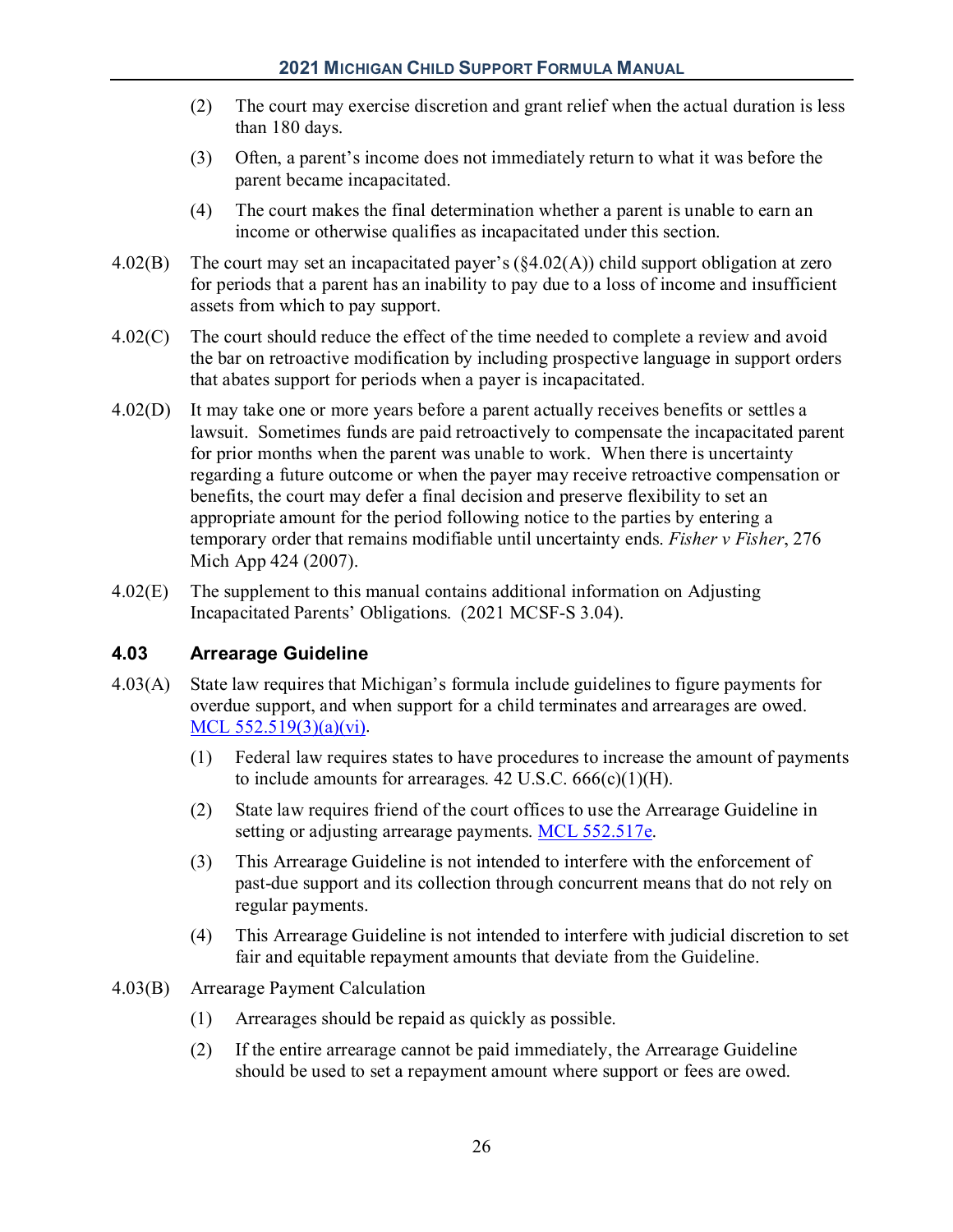- <span id="page-31-0"></span>(3) Subject to (6)-(8) below, a monthly repayment amount is 2 percent of the total support arrearage at the time of the review, but not less than \$50, nor more than half of the current support amount. Or, if no current support charge exists, then the monthly repayment amount is the last ordered charge amount.
	- (a) When applying the Guideline, any monies held or retained by the friend of the court office or the State Disbursement Unit as payment of past due child support should be subtracted from the amount of arrearage used to calculate the repayment amount.
- (4) Payments set by this Guideline should be rounded to the nearest whole dollar amount.
- (5) The monthly birth-related expense repayment amount (i.e., payment for current month, not past due amounts) should not be less than \$25, nor more than the birth-related expenses' pro-rata share of the total amount of birth-related and arrearages owed. Statutes, regulations, and other policy determine how these amounts will be distributed on a specific case.
- (6) In order to repay arrearages as quickly as possible, the "total-payment-amount" (defined in  $\S4.03(E)(4)$ ) used for determining the repayment amount for collection must be the higher of: the most recent total-payment-amount, or the total-payment-amount presently figured using the arrearage payment calculation and current support charge.
	- (a) If the support charge is reduced because of a reduction in payer's income always refigure the repayment amount using the arrearage payment calculation  $(\S4.03(B)(3))$  and the current support charge.
- (7) If the most recent total-payment-amount is the payment amount chosen, the aggregate amount remains the same, but consists of a reduced support and an increased repayment amount  $(\S 4.03(B)(8))$ .
- <span id="page-31-1"></span>(8) Adjustment of Payments When Current Support Obligations Terminate
	- (a) If arrearages exist when a current support obligation terminates or is reduced for reasons other than a reduction in the payer's income, there shall be no automatic reduction in the total-payment-amount unless ordered by the court.
	- (b) The reductions in the current support amount are added to the repayment amount and automatically become the new repayment amount.
	- (c) The total-payment-amount remains in effect until the arrearage has been paid in full or until modified or adjusted by the court or friend of the court.
- 4.03(C) Guideline Deviation and Exceptions
	- (1) When application of this Guideline creates an unjust or inappropriate result, deviation may occur and an alternate repayment amount may be established.
	- (2) The friend of the court office may deviate from the Guideline to increase the repayment amount if: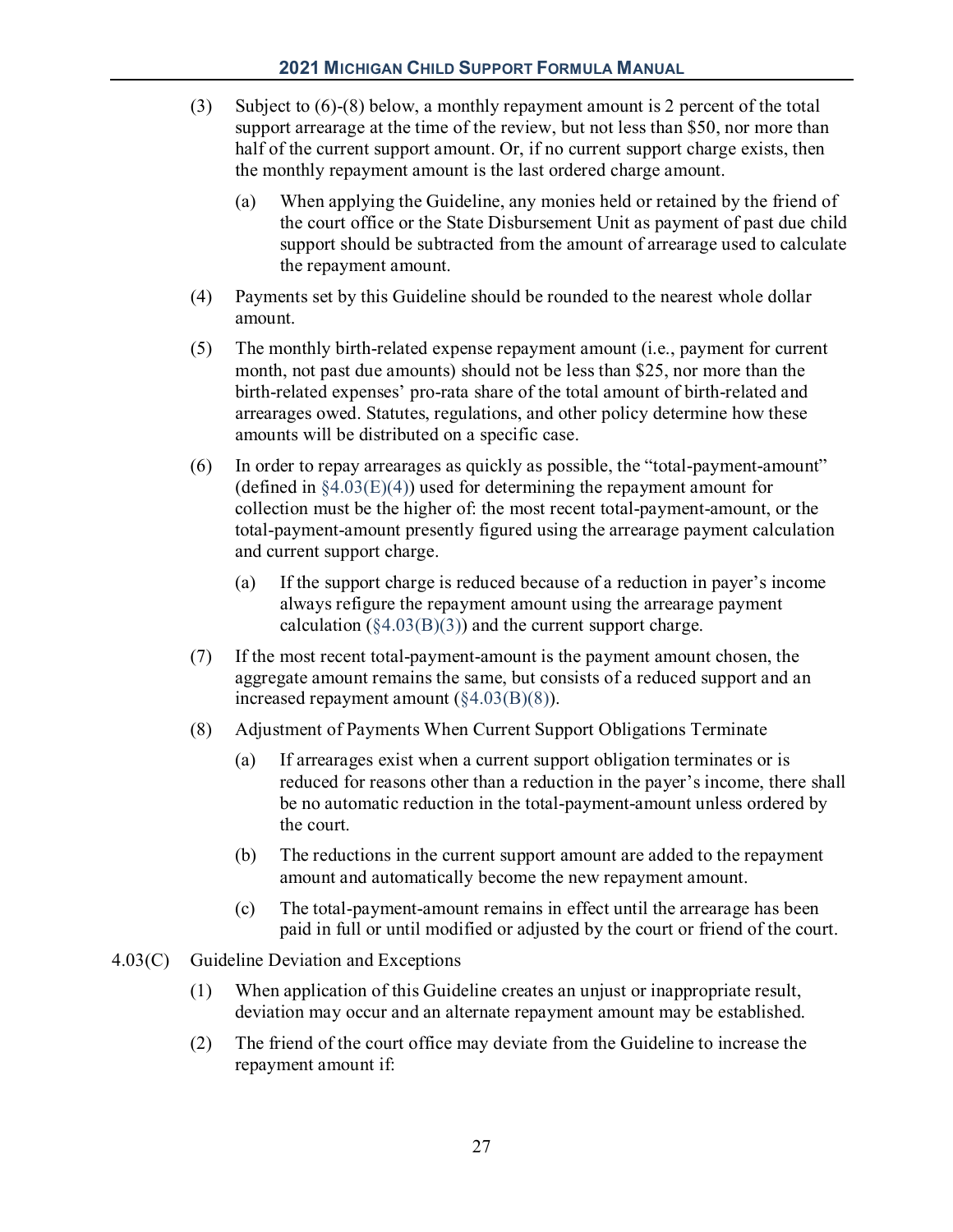- (a) there has been no other significant change in circumstances (e.g., different source of income, higher income, etc.),
- (b) the payer has made all of the payments for the entire period since the repayment amount was set, and
- (c) the arrearage has nevertheless increased by an amount greater than one month's current support obligation solely because surcharge has periodically added to the arrearage.
- (3) The friend of the court should not routinely apply the Arrearage Guideline to administratively change repayment amounts in cases where:
	- (a) The court has ordered a specific periodic arrearage payment, and since entry of that order, the arrearage has not increased by at least one month's support obligation based on the current support amount (if no current support charge use the last ordered charge amount) and the payer's support obligation has not decreased.
	- (b) The total arrearage has been reduced, but has not yet been paid in full since the repayment amount was set (because applying the Guideline to a decreased arrearage total would unnecessarily extend the repayment period).
	- (c) The court previously ordered or the friend of the court administratively set a repayment amount that deviated from the Guideline either to avoid an unjust or inappropriate result or because of a formal agreement between the parties, and circumstances have not significantly changed since then.
	- (d) In interstate cases where Michigan and another state's tribunal have entered an order regarding the same payer and child, and the support order and arrears accumulated under the Michigan order are being enforced by another jurisdiction.
- 4.03(D) Administrative Adjustment Records
	- (1) Friend of the court offices should maintain records of: (a) administratively set repayment amounts, (b) repayment amounts that deviate from the Arrearage Guideline, and (c) the reasons for any such deviation.
- <span id="page-32-0"></span>4.03(E) Definitions for the purpose of the Arrearage Guideline:
	- (1) Administrative adjustment means a change in an amount not ordered by the court.
	- (2) Repayment amount means periodic amounts in addition to current support specifically designated to reduce the arrearage owed.
	- (3) Birth-related expenses means the support payer's share of medical expenses connected to the pregnancy and the birth of the child that the circuit court orders repaid pursuant to [MCL 552.452](http://legislature.mi.gov/doc.aspx?mcl-552-452) or [MCL 722.712.](http://legislature.mi.gov/doc.aspx?mcl-722-712)
	- (4) Total-payment-amount means the sum of regular periodic current and past-due support obligation, fees, and other payments required by court order or statute (i.e., the total the court determined the parent could afford to pay) or administratively set by the friend of the court office.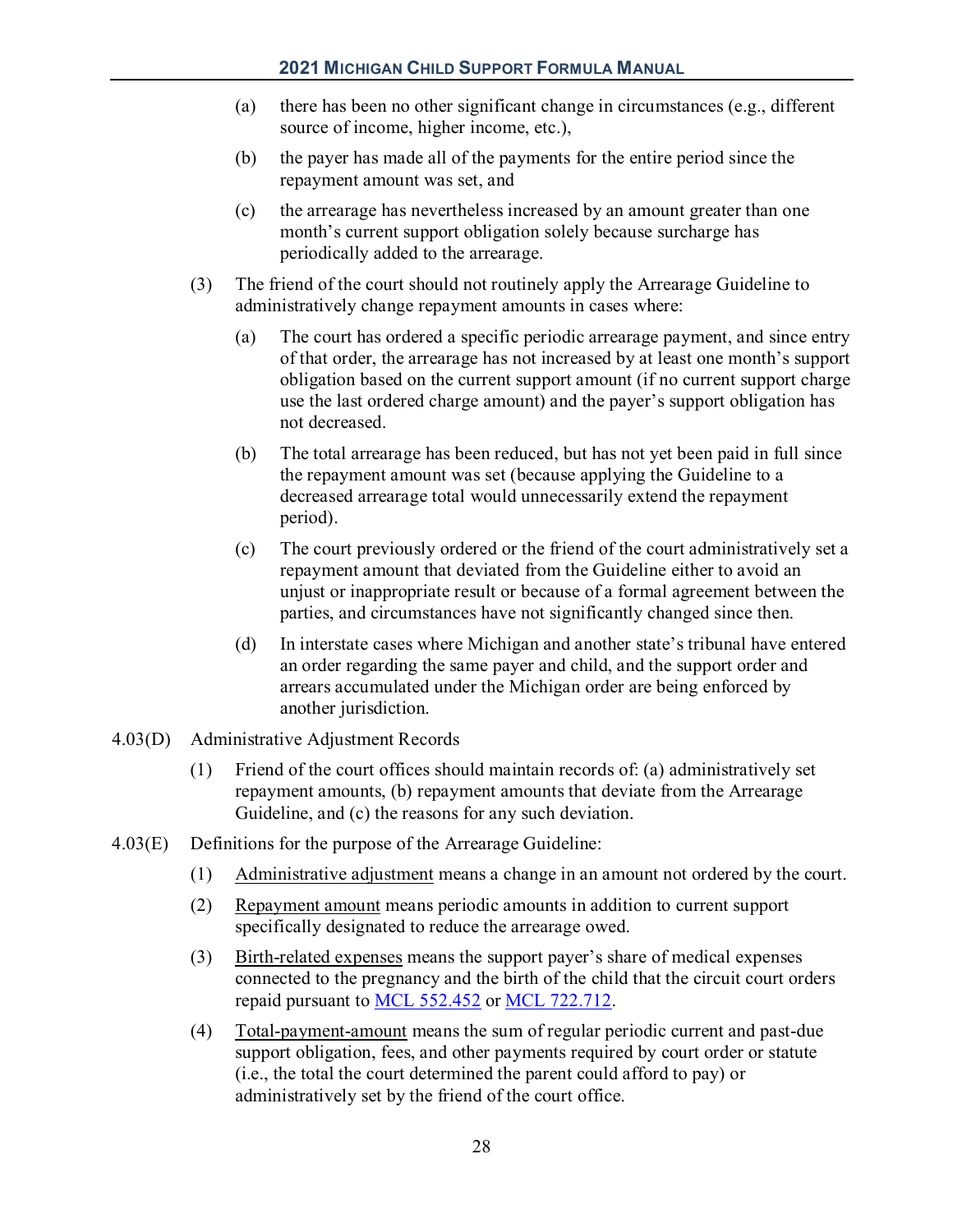#### <span id="page-33-0"></span>**4.04 Agreements Related to Property**

4.04(A) When parents reach an agreement that the court should deviate from the formula and connect a property settlement with the child support obligation, the complete agreement must be clearly stated in the judgment of divorce to be given continued effect. [MCL](http://legislature.mi.gov/doc.aspx?mcl-552-605)  [552.605](http://legislature.mi.gov/doc.aspx?mcl-552-605) requires that any property award that is in lieu of child support required under the formula be recorded as a deviation from the formula.

#### <span id="page-33-1"></span>**4.05 Minimum Threshold for Modification**

- 4.05(A) The "minimum threshold for modification" is 10 percent of the currently ordered support payment or \$50 per month, whichever is greater.
- 4.05(B) Following a child support review by the friend of the court office, if the difference between the recommended amount and the current order exceeds the minimum threshold for modification, the friend of the court office must petition the court to modify the order.

#### <span id="page-33-2"></span>**4.06 Order Conversion, Prorating, and Rounding**

- 4.06(A) To convert support amounts to their monthly equivalents, multiply weekly amounts by 4.35 and biweekly amounts by 2.175. See [MCL 552.605c.](http://legislature.mi.gov/doc.aspx?mcl-552-605c)
- 4.06(B) To convert monthly support obligations into daily amounts, multiply by .033.
- $4.06(C)$  Whenever it is necessary to prorate support amounts for partial months, apply the following equation:

# $C_b$  **-**  $((C_b - C_n) \times .033 \times D_n)$

- $C_b$  = Beginning Monthly Charge
- $.033$  = Daily Adjustment  $(4.05(B))$
- $D_n$  = Number of Days New Amount Effective
- $C_n$  = New Monthly Charge Amount